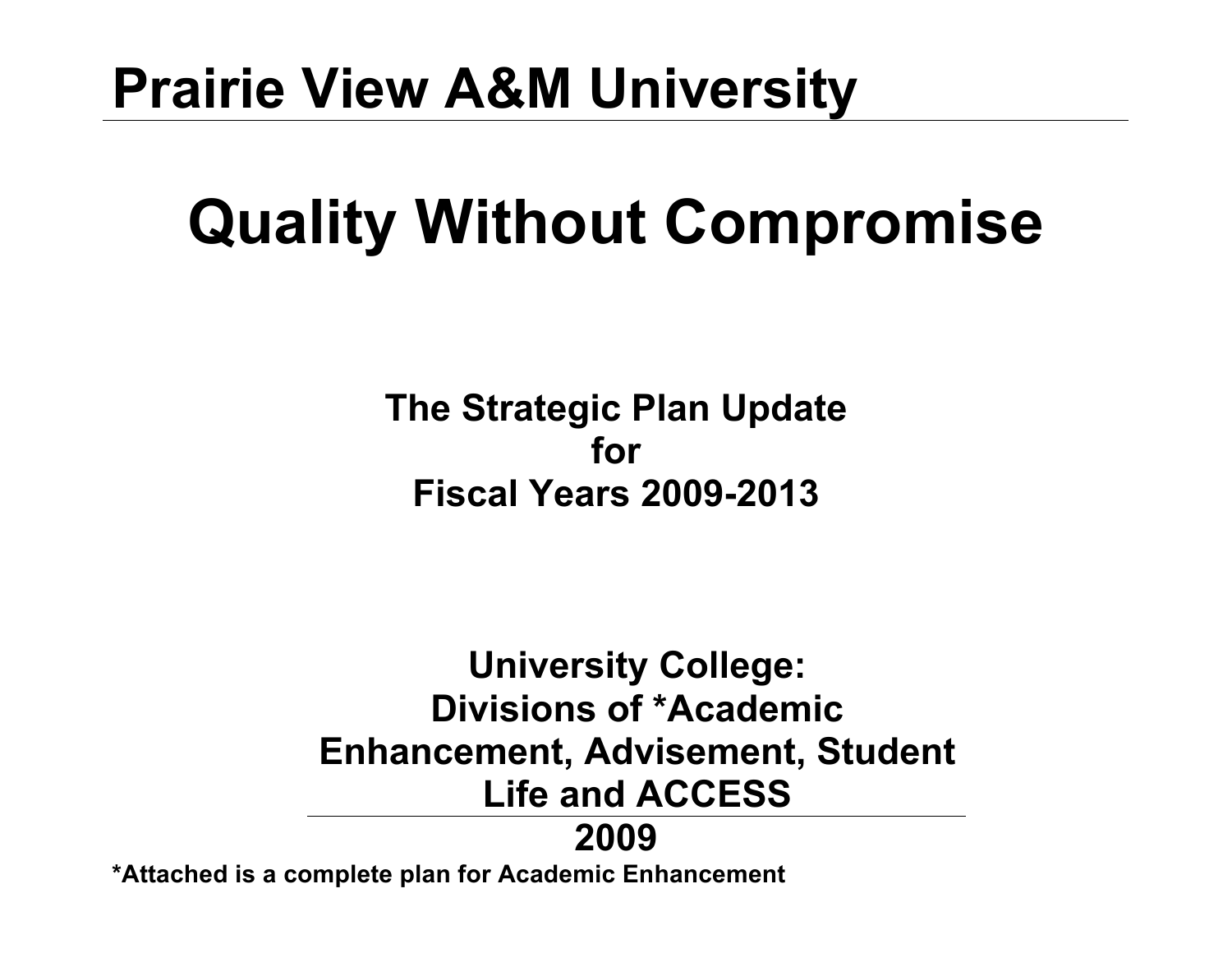#### A. **Executive Summary**

**The University College concept at Prairie View A & M University started in 1996 with the Academy for Collegiate Excellence and Student Success (ACCESS). ACCESS is a bridge program based on the strategies of intense academic enhancement, holistic/intrusive advisement coupled with support services and referrals and an academically-focused residential environment. Students attending ACCESS are often considered at-risk to complete college due to academic deficiencies, language/cultural barriers, lack of support; etc. In 2000 these strategies were extrapolated from the ACCESS program to all the incoming PV freshmen through the University College (UC.) Each strategy became the focus of a UC Division: 1) intensive academic enhancement revolving around a developmental education program and the Center for Academic Support (tutoring, SI, etc.) became the Division of Academic Advisement; 2) holistic, intrusive advisement is the cornerstone of the Division of Academic Advisement; 3) and the structured, academically-focused residential environment is managed by the Division of UC Student Life. Each student in UC belongs to a University College Academic Team (UCAT) made up of the 102 students in a specific residence hall, the Professional Advisor (PA), Learning Community Coordinator (LCC), two Community Assistants (CA) and the Faculty Fellow assigned to that hall. The goals of UC are:** *to improve students' overall academic performance; to improve retention rates to the sophomore year/graduation rates and to provide activities that foster scholarship, leadership, civic engagement, cultural and personal development***. These goals reinforced by various state mandates have set the tone for the unit's focus and assessment over the years since its inception.**

**During the period 2003 to the present the following actions/activities have taken place in University College**

• **Between its inception in 1996 and 2007 1181 students participated in the ACCESS program; 901 (76%) matriculated at PV (attending PV is not a requirement for participation in ACCESS ;) the retention rate for those attending PV was 76.3%. The ACCESS rate has consistently been above the university's average retention rate for freshmen.**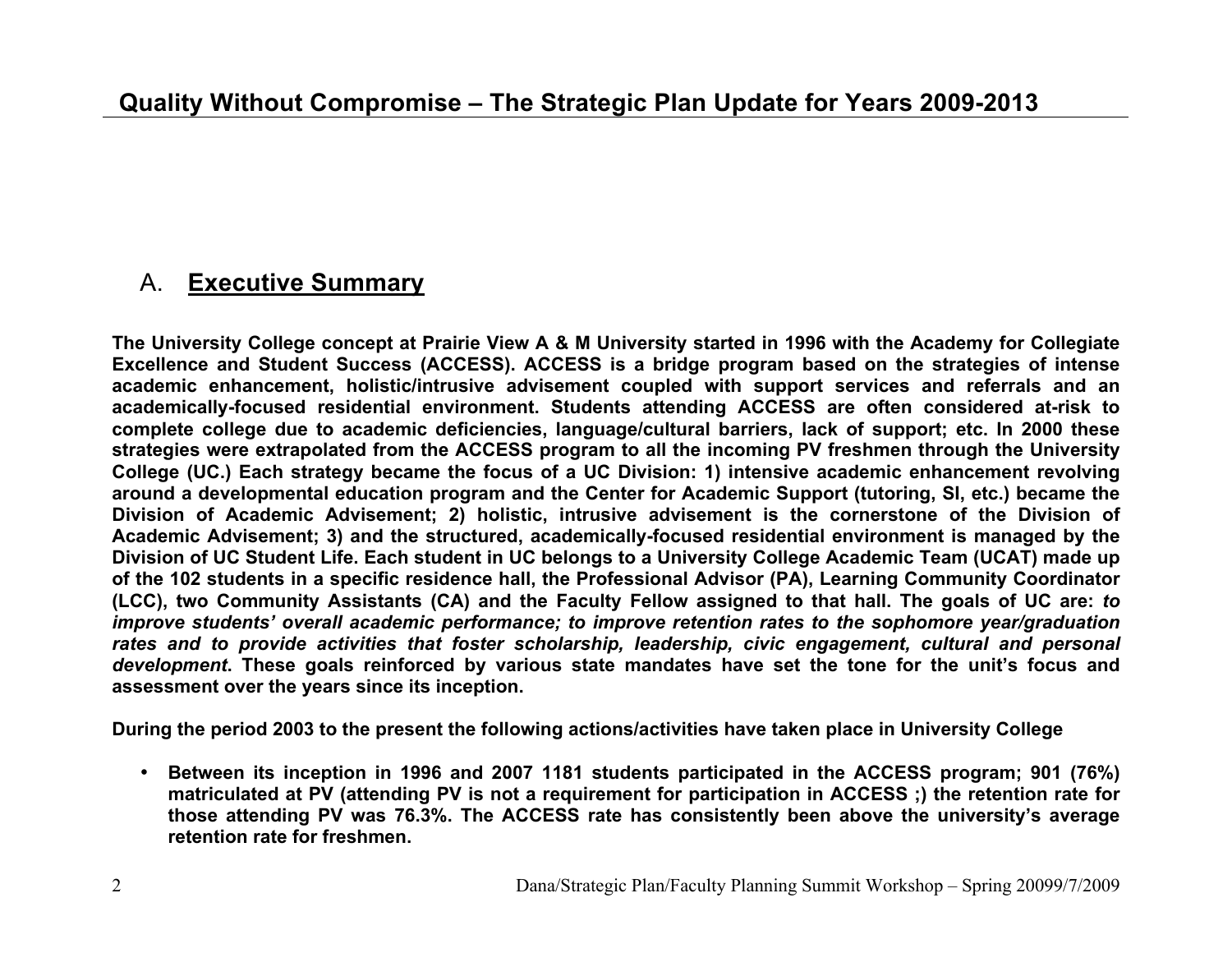- **ACCESS was awarded the Texas Higher Education Coordinating Board (THECB) Star Award in 2003. This award was established by the THECB to recognize exemplary contributions toward closing the higher education gaps that challenge the state, as outlined in the Closing the Gaps Higher Education Plan.**
- **Since 2006 ACCESS has made Service Learning a focus of the program curricula and activities. The students have performed local and state-wide service during the program and completed Capstone projects in New Orleans, LA ('06), Brownsville, TX ('07), Glendora, MS ('08) and San Antonio, TX (09.)**
- **ACCESS was highlighted by the THECB in a July 2009 Board Meeting and the Commissioner commented in an August 7, 2009 letter that "The ACCESS program is the kind of program we would like to see throughout the state. We want all students to not only receive an education, but enjoy the process."**
- **Since its inception in 2000 and 2008 over 11,000 students have been part of the University College program. Between 2004 and 2008 the retention of UC residents increased by 7%. The requirement for University College to raise the retention rate of the freshmen class faced the challenge of retention obstacles that were not within UC's sphere of influence, such as financial aid. UC has worked hard to provide support for financial aid and other areas to enhance the overall retention rate of the university.**
- **University College was cited in the May 2003 GAO Report to Congressional Requestors,** *"College Completion, Additional Efforts Could Help with Its Completion Goals."*
- **ACCESS/UC staff received a** *\$400+K* **FIPSE dissemination grant to share recruitment, retention and remediation strategies with four other HBCUs: Jacksonville State, Savannah State, Kentucky State and Fayetteville State.**
- **University College is the focus of a chapter in the Spring 2005 Josey-Bass release, "Minority Retention: What Works."**
- **ACCESS is the focus of a chapter in the 2006 "HBCU's Models of Success," released by the Thurgood Marshall Scholarship Fund.**
- **Every year between 2004 and 2008, the PVAMU freshman advisement program has been rated at 'Meeting Student Needs' "'more than adequately" or "exceptionally well" at a rate of 6% or more above the national norm as based on the ACT Survey of Academic Advisement.**
- **University College personnel have been selected to present about the UC concept at state, regional and national conferences to include FYE, NISOD, NACADA, SACS winter meeting and the SACS Summer Institute.**
- **University College is an integral part of the PVAMU Orientation Days and Panther Camp**

**\*\*See the Academic Enhancement Plan for more information in this area**

**During the 2009-2013 period University College will strive to reach the following goals:**

• **Improve the academic and developmental interventions targeted at Conditionally Admitted students and thereby improve their retention and academic progress. Since approximately 40% of the freshman class**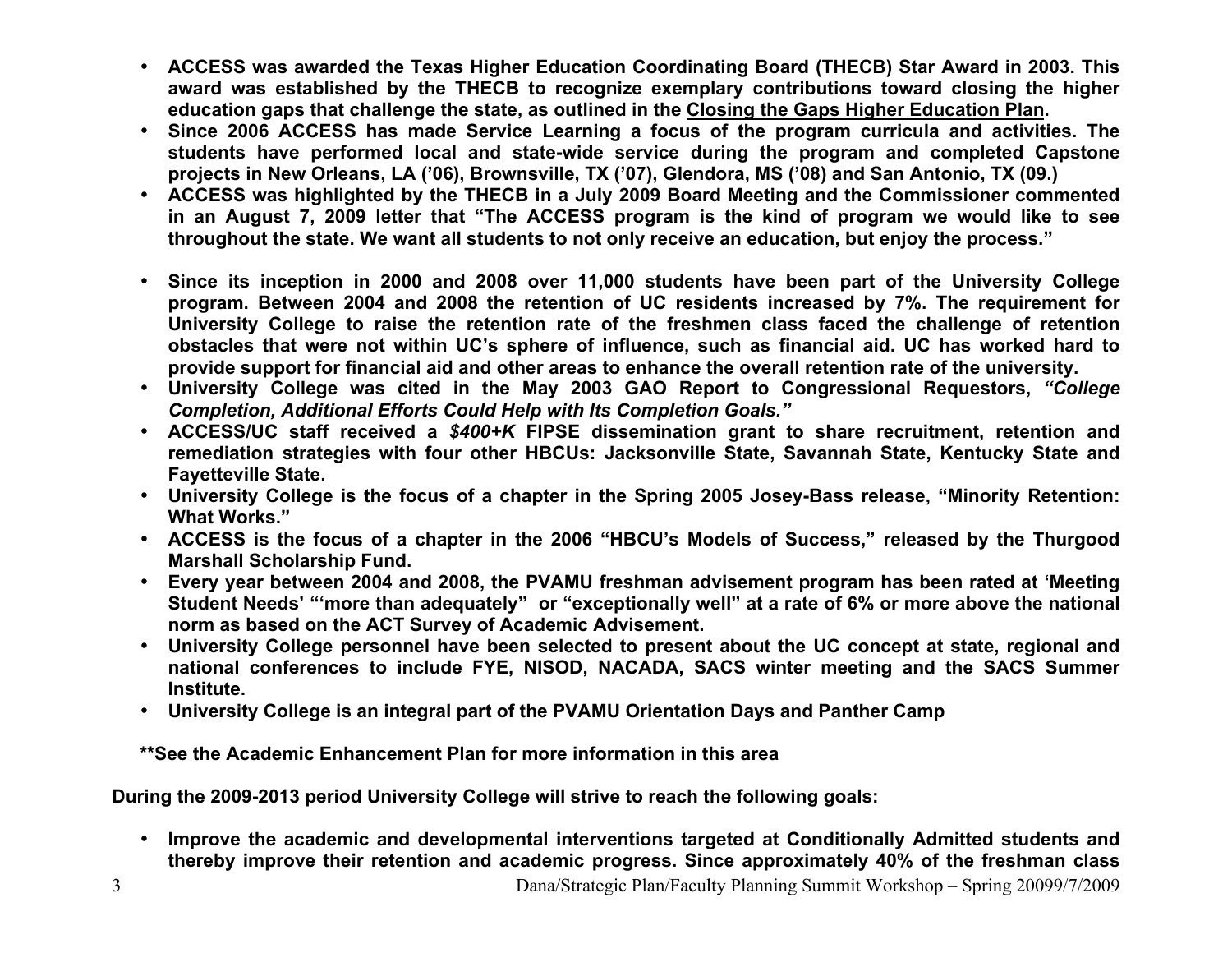**fall into this group reaching this goal will not only assist the specific students admitted as conditionals, but will strengthen the university's overall educational environment. The initial intervention is to place actual conditions on the conditionally admitted students to include; a restriction in the number of semester hours taken; a requirement that the student take the Effective Learning Class; a requirement that the student attend mandatory study halls/workshops geared to areas of demonstrated deficiency. This proposal has been submitted to the University Academic Council.**

- **Participate in a new academic program that will connect advisement services with the Effective Learning Class and peer-mentoring as part of the Achieving the Dream Grant.**
- **Participate in the proposed I-read QEP. The freshmen residential halls and the UCAT members will be an integral part of this plan.**
- **Expand on UCs current outreach effort in K-12, especially in nearby school districts per the recommendation of the AtD coaches.**
- **Enhance and expand the use of Service Learning (SL) as a pedagogy with the ACCESS students and support SL efforts on the campus for all students,**

*Please note that the Division of Academic Enhancement has completed its own plan which is attached to this one. Certain aspects of AE have been noted in this report.*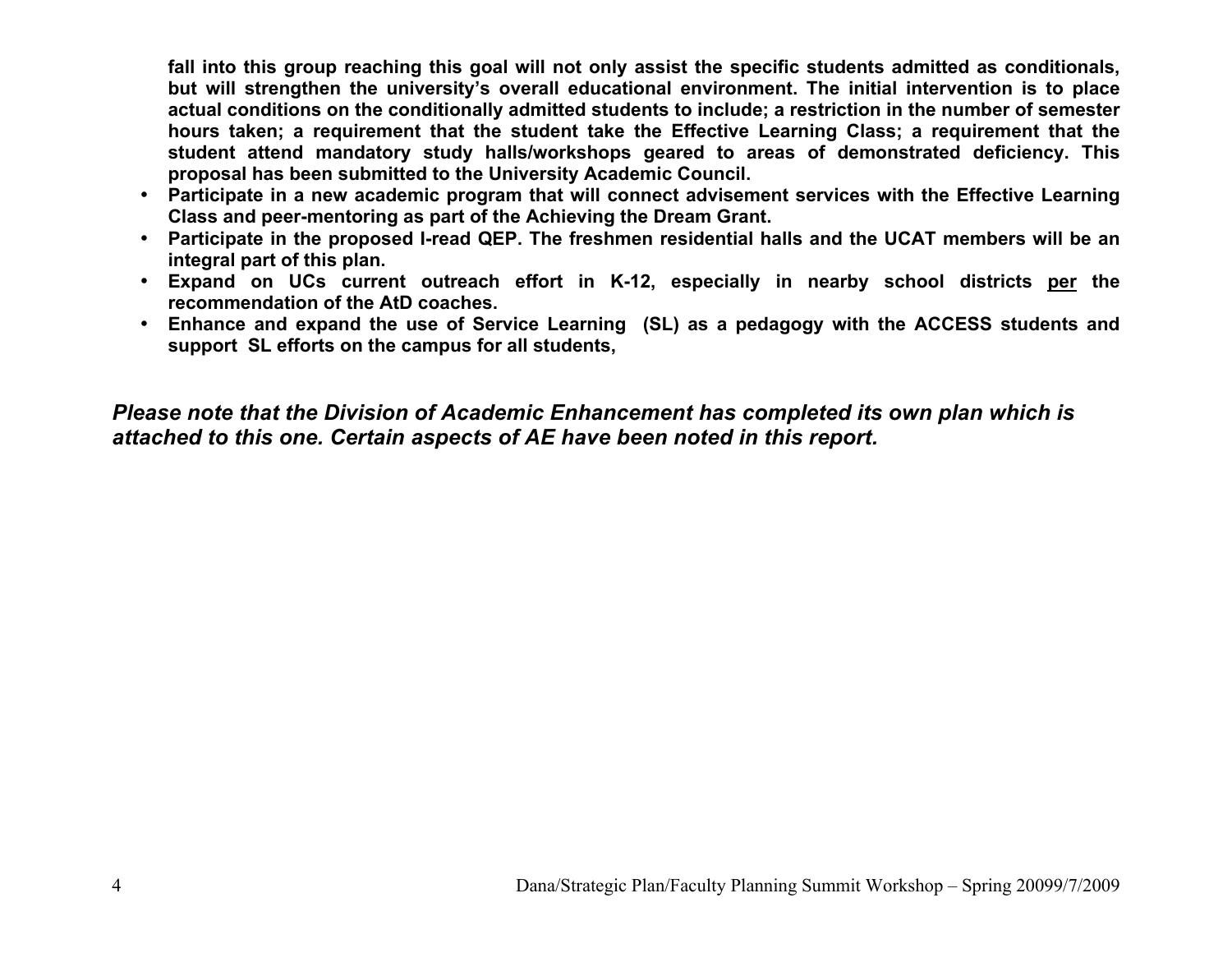#### B. **Vision of the Unit**

**By the year 2013, University College will be seen as an integral part of the process by which the university recruits, orients and academically advises, effectively educates and safely and appropriately houses new students. UC will be a critical asset in educating PV students through the Developmental Education Program and the Center for Student Success. The Division of Academic Enhancement will be a premier educational department for academic development and lifelong learning. To achieve this aspect of the vision, the AE Division is committed to excellence, innovative teaching and learning and student success through the unified efforts of the campus community. Upon completion of the prescribed developmental program at PVAMU and or the utilization of the Center of Academic Success, students will value and use appropriate skills and effective learning strategies necessary for academic and lifelong learning. The University College Division of Advisement will promote an atmosphere of effective, holistic advisement and student support that promotes student success for freshmen and encourages continuing, positive interaction between students and their specific college advisors throughout their academic careers. The Advisement Division and the Student Life Division will work collaboratively to insure that the residential complex is a true Living and Learning Community that focuses on academics and integrates educational, cultural and social development into the programming and activities of the residents.**

#### C. **Mission of the Unit**

**University College, consisting of the Divisions of Academic Enhancement, Advisement, Student Life and ACCESS (the Academy for Collegiate Excellence and Student Success) is committed to providing an academically focused, student-centered, supportive, structured environment for the entire University community with an emphasis on freshmen. This environment is focused on improving matriculation, retention and graduation rates, increasing student success in academics and facilitating a smooth transition to the world of higher education by providing, effective academic enhancement, accessible, holistic, intrusive advisement/centralized support services and an academically-focused residential learning community.**

**The specific missions of each division are stated below:**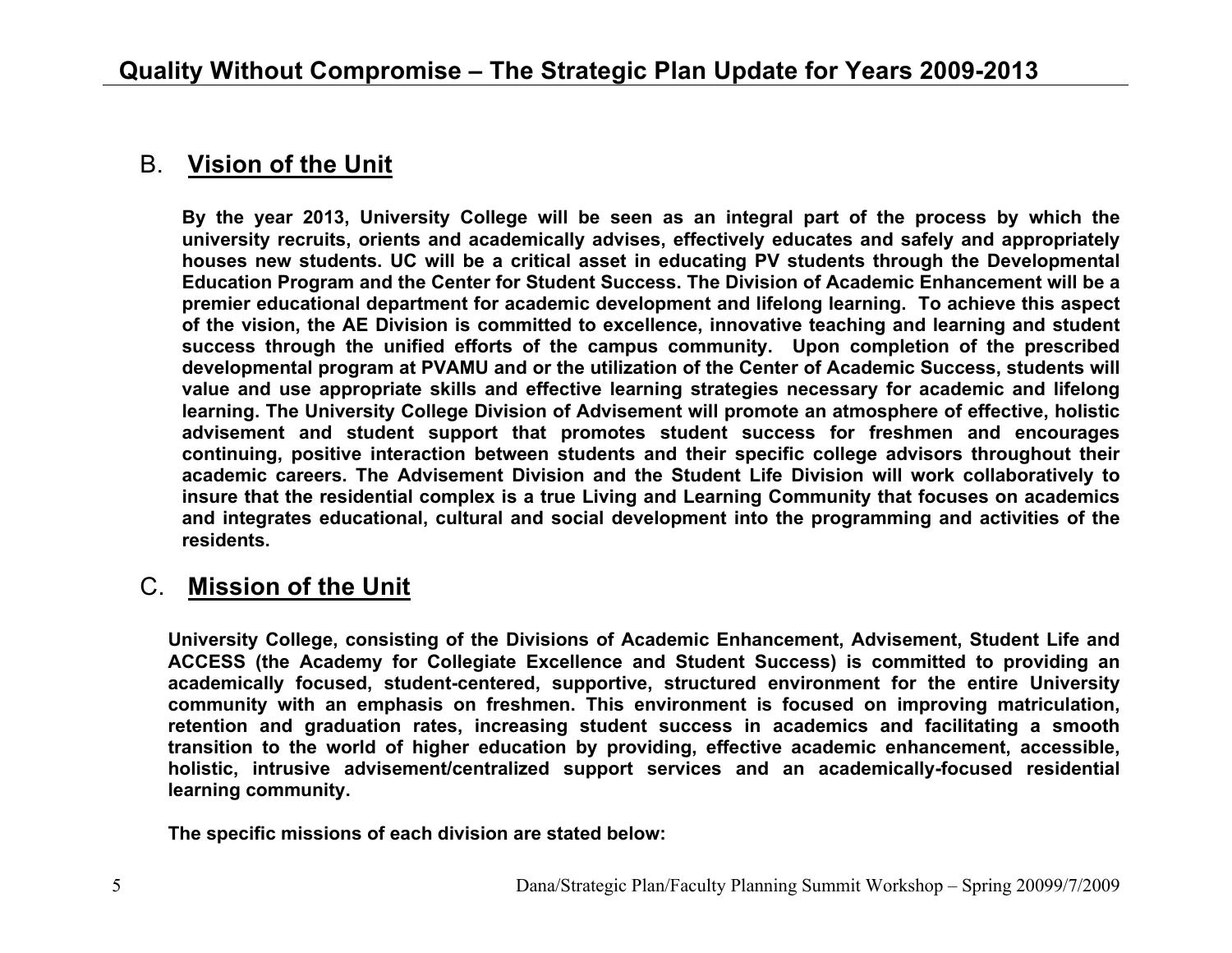- **The mission of the University College Division of Academic Enhancement is to promote the academic success of all PVAMU students by providing a comprehensive array of academic enhancement services and activities. These programs provide students with the assistance they need based on their individual academic requirements, including basic skills development;**  *development of study skills, learning strategies and personal growth methods;* **academic support for all college level classes; and enhanced learning opportunities for scholars.**
- **The mission of the University College Division of Academic Advisement is to provide holistic, effective accessible advisement for incoming freshmen and other special populations and to serve as a resource for departmental advisement. This division is also committed to providing centralized support and referral services for the students of University College.**
- **The mission of the University College Division of Student Life is to provide an on-campus living and learning community that supports the intellectual, social and ethical growth of all entering Prairie View A&M University students. The Student Life unit is committed to providing a co-curricular environment, which allows students to pursue special interests, fulfill individual needs, and actively contribute to the living and learning community life**.
- **The mission of the Academy for Collegiate Excellence and Student Success (ACCESS) program is to improve students' academic performance and assist in their transition from high school to college.**

#### D. **Relationship of the Unit's Mission to the University's Mission**

**The mission of Prairie View A & M University is to provide excellence in education, research and service. In this PVAMU is similar to most other institutions of higher education. It is unique, however, in its commitment to** *all* **of the citizens of Texas, including the unserved and underserved populations as defined in its "special purpose." This commitment requires that PVAMU admit students from a wide spectrum of academic preparedness; from the totally prepared honor student to the student with demonstrated academic deficiencies. Despite the diversity of the academic preparedness of its incoming students, PVAMU is dedicated to attaining and sustaining intellectual rigor. University College in all its divisions supports this mission by providing students with an environment that focuses on academics and supports**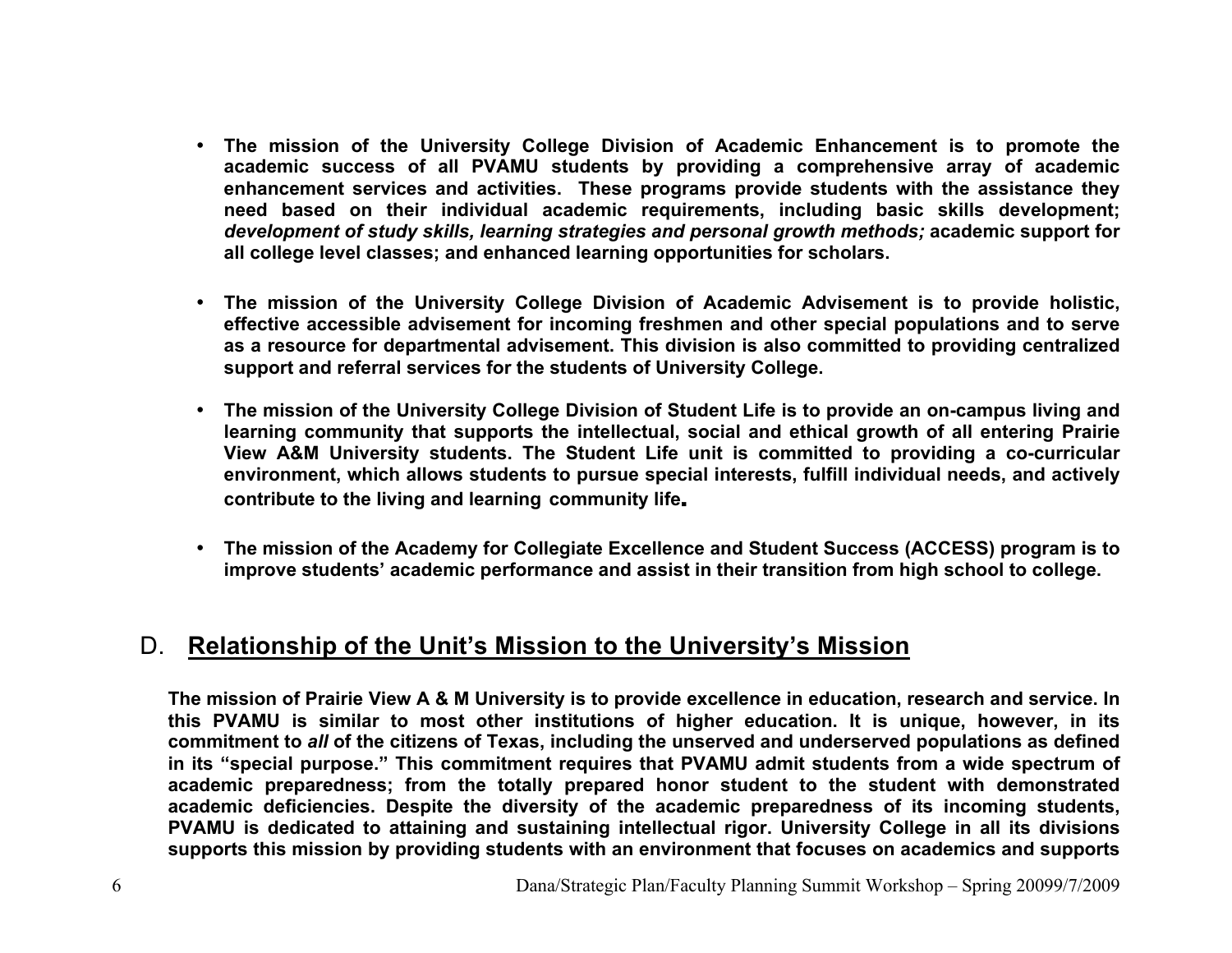**student success regardless of the individual student's entry level of preparedness. These programs benefit all students, but they have special relevance for the historically by-passed student and are critical to the success of our incoming freshmen.**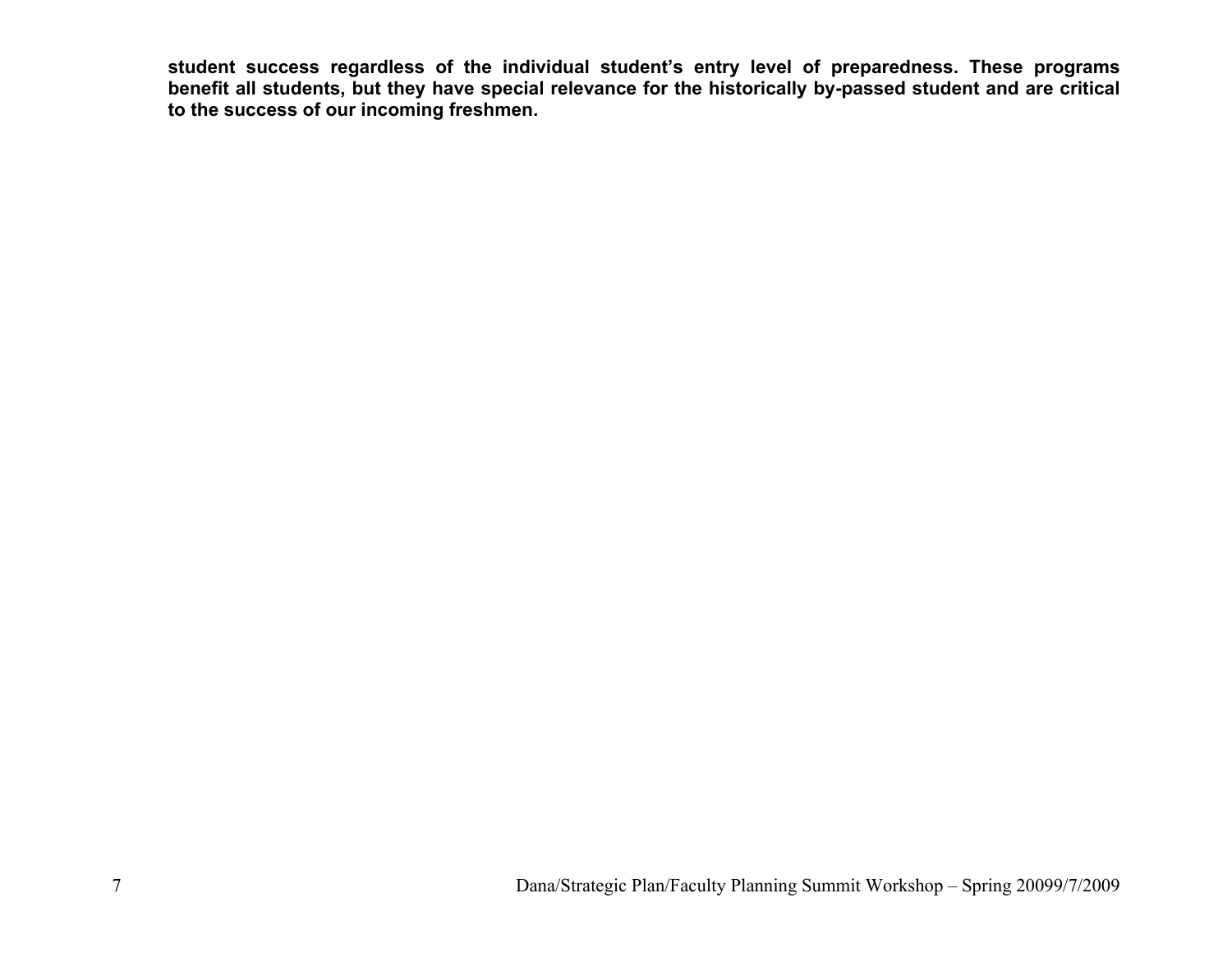## E. **Current Organizational Structure**

### **SEE ATTACHED ORGANIZATIONAL CHART (On Next Page)**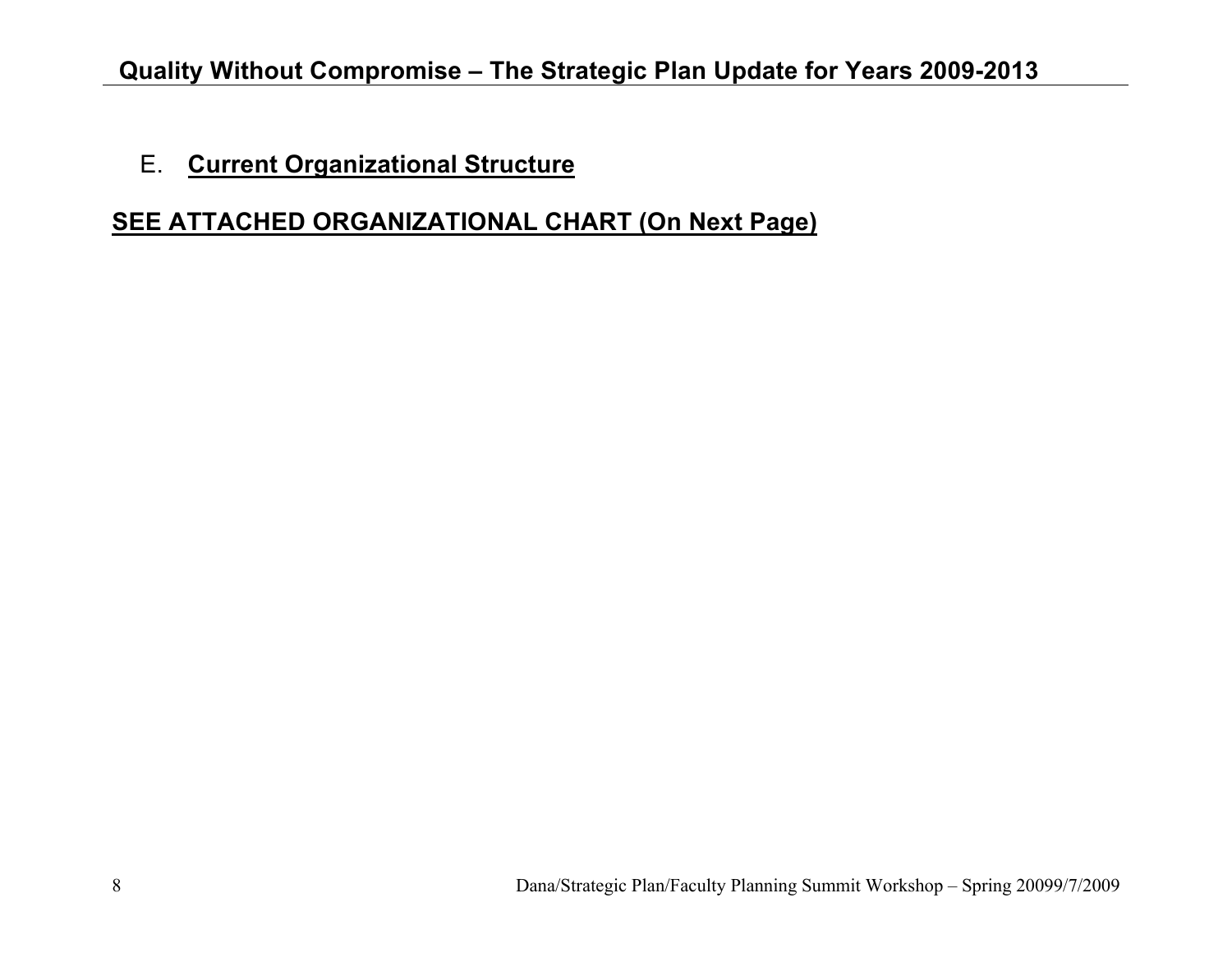

Dana/Strategic Plan/Faculty Planning Summit Workshop – Spring 20099/7/2009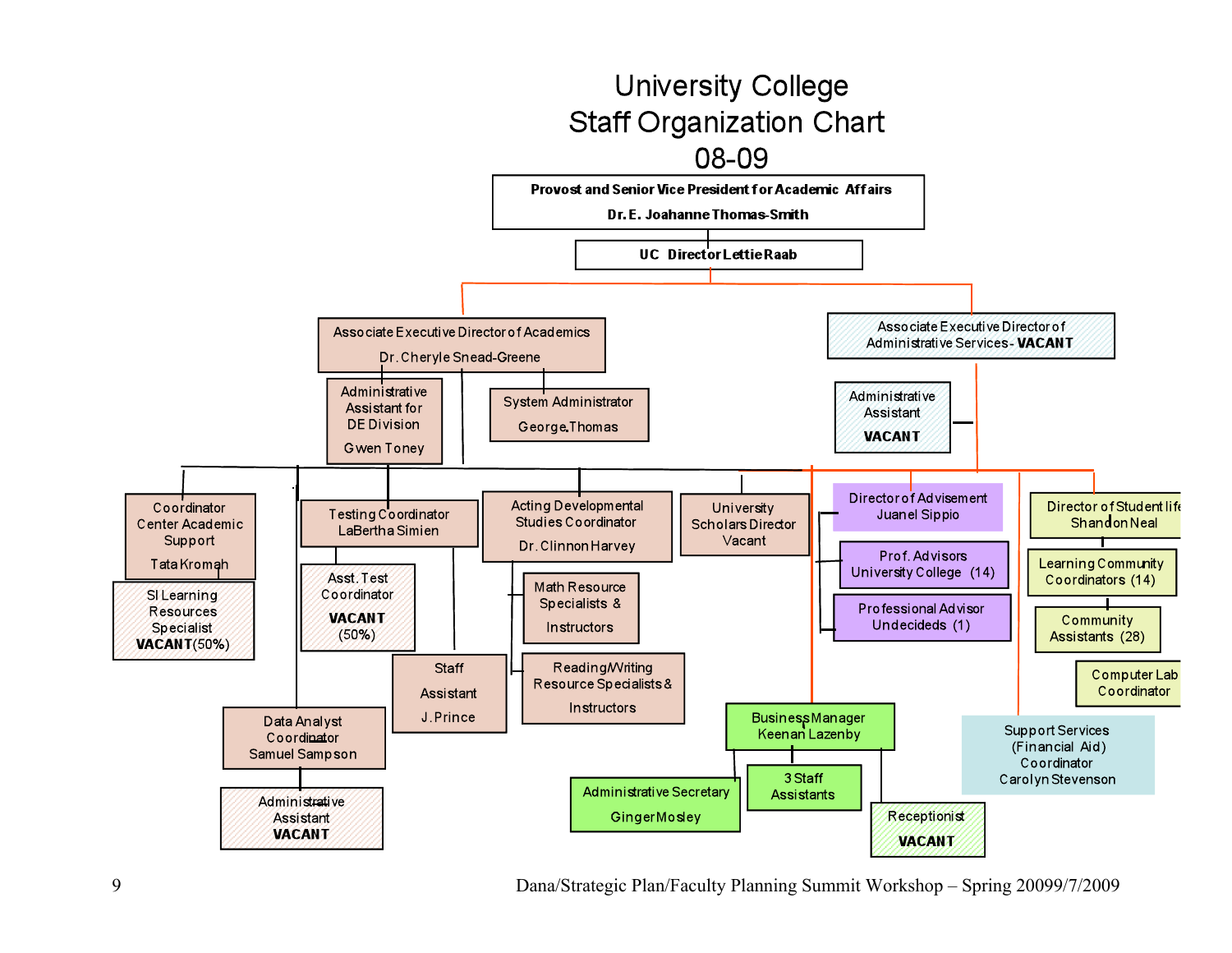## **PAGE LEFT BLANK**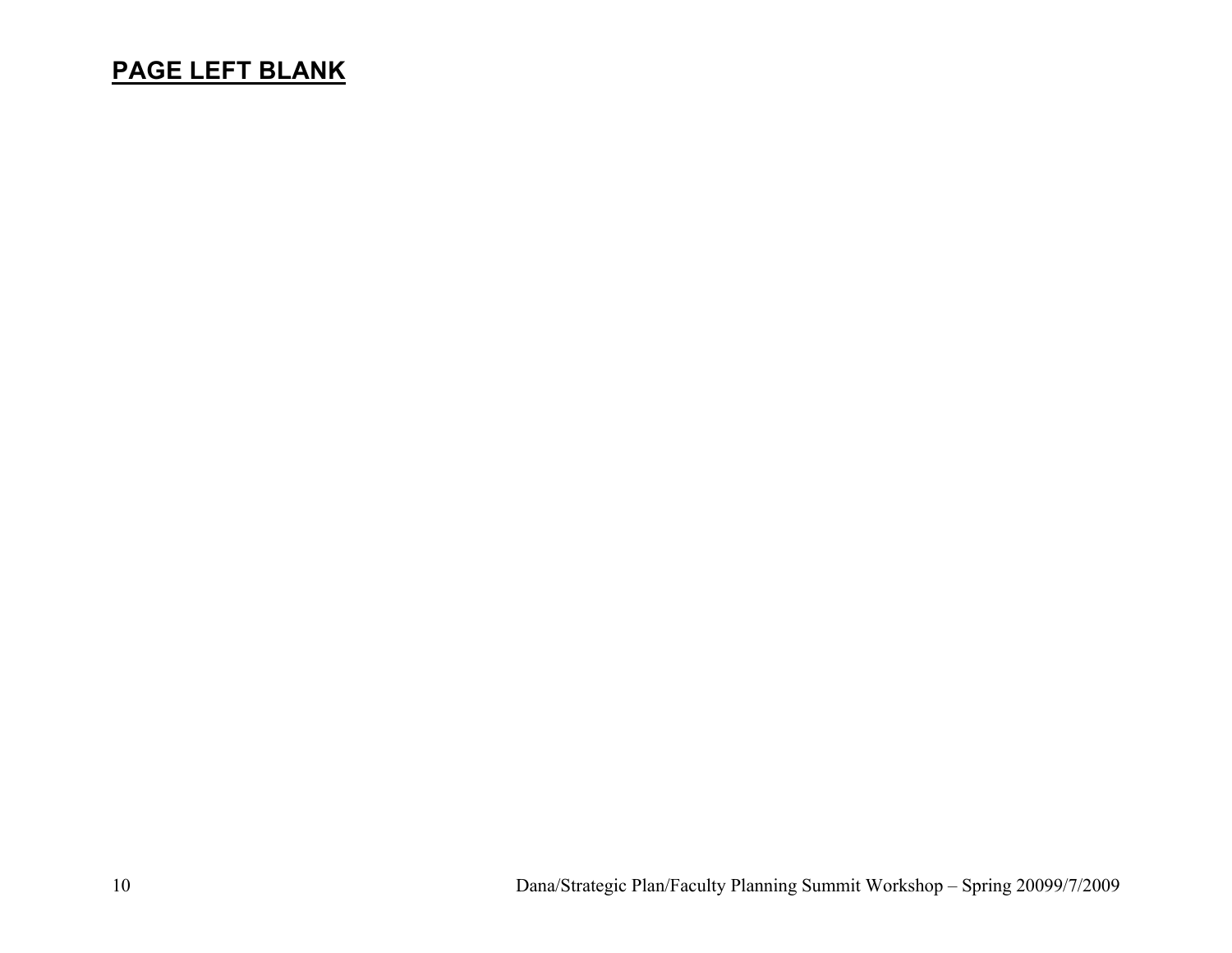#### F. **Unit's Support of the University's Core Values**

Narrative that certifies commitment to the entire set of core values, addresses their appropriateness to fulfilling the University's aim to educate the total student and illustrates the values that are most salient for the unit because of the nature of that unit's functions.

| <b>Institutional Core Values</b>   | Unit's Support of Core Values Most Applicable to                                                                  |
|------------------------------------|-------------------------------------------------------------------------------------------------------------------|
|                                    | The Unit                                                                                                          |
| 1. Access and Quality              | 1. Access and Quality & 2. Diversity                                                                              |
|                                    | Reviewing the descriptions of the two core values above                                                           |
|                                    | (Access and Quality; Diversity) it is obvious that University                                                     |
| <b>Diversity</b>                   | College in all its divisions was developed to support these                                                       |
|                                    | values. The purpose of the ACCESS program has always                                                              |
|                                    | been to take students who might be considered at-risk to                                                          |
| Relevance<br>$3_{-}$               | graduate due to academic issues, language/cultural                                                                |
|                                    | barriers, lack of support structures, etc. and give them the                                                      |
|                                    | assistance they need in any and all areas to be successful.                                                       |
| Leadership<br>4.                   | The Academic Enhancement Division is committed to                                                                 |
|                                    | promoting the success of all PVAMU students by                                                                    |
|                                    | providing a comprehensive array of academic                                                                       |
| <b>Social Responsibility</b><br>5. | enhancement services and activities. These programs<br>provide students, from diverse levels of preparedness with |
|                                    | the assistance they need based on their individual                                                                |
| <b>Accountability</b><br>6.        | academic requirements from basic skills development to                                                            |
|                                    | academic support for all college levels. The Advisement                                                           |
|                                    | Division provides <i>holistic</i> , intrusive advisement that helps                                               |
|                                    | students make the right academic decisions their first year                                                       |
|                                    | and shows them how to navigate the 'maze' that is college.                                                        |
|                                    | The Student Life Division provides the freshmen with a                                                            |
|                                    | safe, secure, academically-focused living environment that                                                        |
|                                    | helps prepare and transition them into upper class years.                                                         |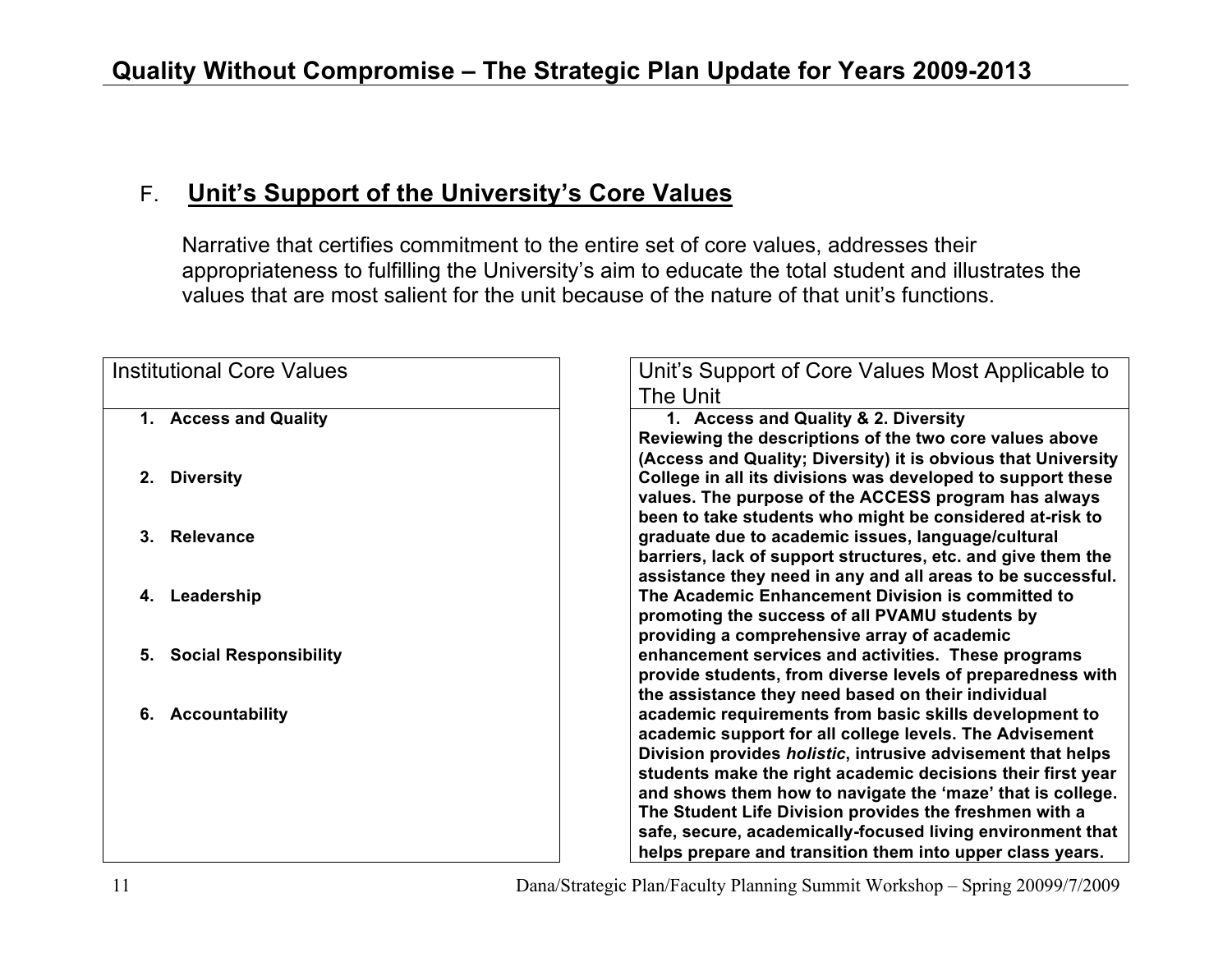#### **G-1. The Past: Major Outcome Achievements and Changes Since 2004 University Goal #2**

| <b>Unit Goal</b>                                       | <b>Objectives/Outcomes</b>                                                           | <b>Methods of</b>                                                                                                                                                                                                    | <b>Evidence</b>                                                                                                                                                                                                                                                                                  | <b>Outcome to</b>                                                                                                                              |
|--------------------------------------------------------|--------------------------------------------------------------------------------------|----------------------------------------------------------------------------------------------------------------------------------------------------------------------------------------------------------------------|--------------------------------------------------------------------------------------------------------------------------------------------------------------------------------------------------------------------------------------------------------------------------------------------------|------------------------------------------------------------------------------------------------------------------------------------------------|
| To improve retention<br>rates to the<br>sophomore year | By 2008 increase the<br>retention rate of first<br>time full time freshmen<br>by 7%. | <b>Assessment</b><br>and Year<br>Sophomore retention<br>rate as reported by the<br><b>Office of Institutional</b><br>Research to the LBB.<br><b>Retention rate for 2004</b><br>was compared to the<br>rate for 2008. | (Form and Location)<br>The retention rate for 2004<br>was 67.1% and the retention<br>rate for 2008 was 74.6%<br>resulting in a 7.5% increase<br>in Sophomore retention<br>from 2004 to 2008. The<br>official retention statistics<br>are kept in the Office of<br><b>Institutional Research.</b> | be continued<br>in 2009-2013<br>Cycle<br>Y: But we plan<br>to utilize more<br>of the test's<br>capabilities to<br>better the UC<br>PA program. |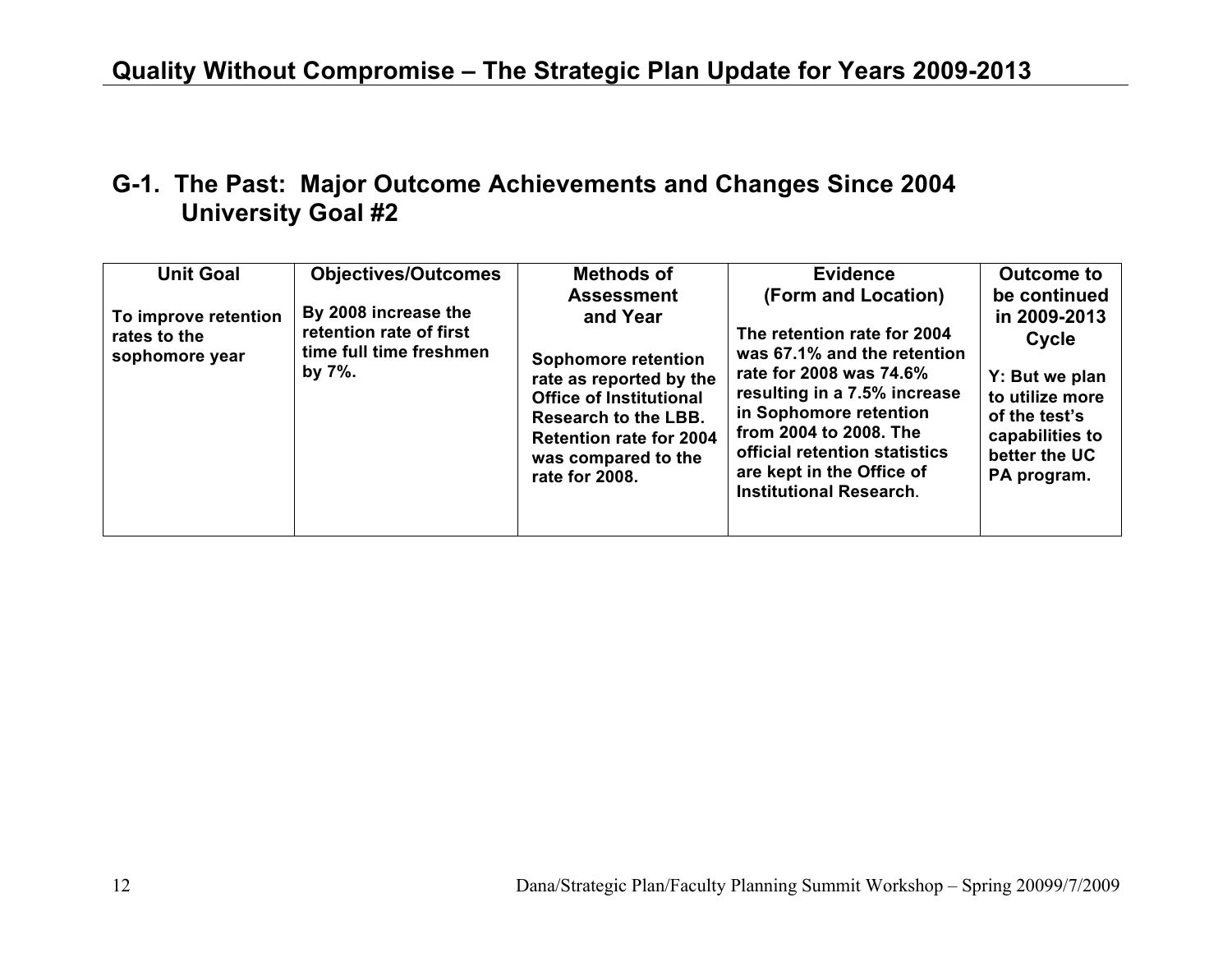### **G-1. The Past: Major Outcome Achievements and Changes Since 2004 University Goal #2, #9**

|                                                                             |                                                                                                                                                                                                                                                                                                                                                                                                                                       | <b>Methods of Assess.</b>                                                                                                                                                                                                                                                                                                                                                                                                                                                                                           | <b>Evidence</b>                                                                                                                                                                                                                                                                                                                                                                                                                                                                                                                                                                                                                                                                                                                                                                  | <b>Outcome to</b>                                                                                                                                                                                                                                                                                       |
|-----------------------------------------------------------------------------|---------------------------------------------------------------------------------------------------------------------------------------------------------------------------------------------------------------------------------------------------------------------------------------------------------------------------------------------------------------------------------------------------------------------------------------|---------------------------------------------------------------------------------------------------------------------------------------------------------------------------------------------------------------------------------------------------------------------------------------------------------------------------------------------------------------------------------------------------------------------------------------------------------------------------------------------------------------------|----------------------------------------------------------------------------------------------------------------------------------------------------------------------------------------------------------------------------------------------------------------------------------------------------------------------------------------------------------------------------------------------------------------------------------------------------------------------------------------------------------------------------------------------------------------------------------------------------------------------------------------------------------------------------------------------------------------------------------------------------------------------------------|---------------------------------------------------------------------------------------------------------------------------------------------------------------------------------------------------------------------------------------------------------------------------------------------------------|
| <b>Unit Goal</b><br>To improve students'<br>overall academic<br>performance | <b>Objectives/Outcomes</b><br><b>UC Professional</b><br><b>Advisors (PA) will</b><br>provide services equal to<br>or better than national<br>norms<br>UC will improve<br>intrusive, proactive<br>advisement for FTFT<br>freshmen for fall 2005<br>***We used the same<br>assessment for both of<br>these goalsone<br>addressed the first<br>objective based on<br><b>Excellence and the</b><br>second addressed<br><b>Engagement.</b> | Methods of<br><b>Assessment</b><br>and Year<br>We have tracked the<br>students' satisfaction<br>with their advisement<br>services using the ACT<br><b>Academic Advisement</b><br>Survey since 1999.<br>(The surveys were lost<br>in transit in 2002). The<br><b>Survey is administered</b><br>by the Housing staff<br>and returned to ACT for<br>scoring. Effective,<br>advisement is critical<br>to retention and<br>therefore, we look at<br>the retention rates of<br>students as measure of<br>success as well. | (Form and Location)<br>Every year between 2004<br>and 2008, the PVAMU<br>freshman advisement<br>program has been rated at<br>'Meeting Student Needs'<br>"more than adequately" or<br>"exceptionally well" at a rate<br>of 6% or more above the<br>national norm as indicated<br>the ACT Survey<br>We attempted to enhance<br>advisement by mandating<br>that PAs spend more time<br>in the buildings and<br>increase the frequency of<br>meetings between students<br>and advisors. In 2004 60.5%<br>of our students indicated<br>on the ACT Survey of<br><b>Academic Advisement that</b><br>they had seen their<br>advisors 4 or more times<br>(National Norm (NN)<br>was25%) but in 2005 the PV<br>number went down to<br>51.2% (NN stayed the same<br>at 25%). In 2006 we re- | be continued<br>in 2009-2013<br>Cycle<br>Y: We will<br>modify the<br><b>ACT</b><br>assessment<br>per ACT's<br>assistance to<br>determine not<br>only general<br>scores, but<br>scores by<br>building. This<br>will help us to<br>pinpoint need<br>changes by<br>building to<br>improve<br>productivity. |
|                                                                             |                                                                                                                                                                                                                                                                                                                                                                                                                                       |                                                                                                                                                                                                                                                                                                                                                                                                                                                                                                                     | emphasized increasing.                                                                                                                                                                                                                                                                                                                                                                                                                                                                                                                                                                                                                                                                                                                                                           |                                                                                                                                                                                                                                                                                                         |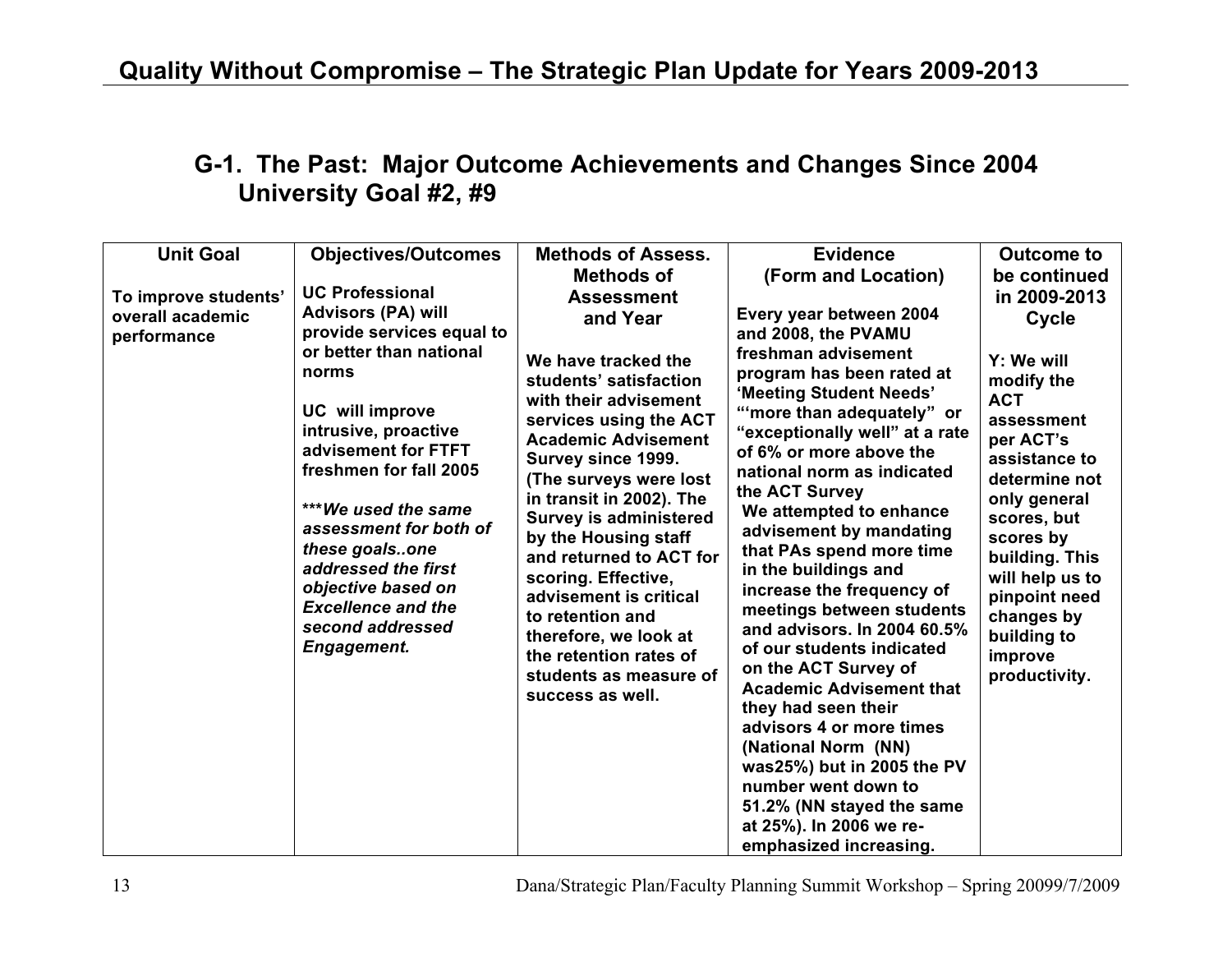|  | contacts with students and<br>the PV number increased to<br>55.6% (NN 26.6%) |  |
|--|------------------------------------------------------------------------------|--|
|  |                                                                              |  |

#### **G-1. The Past: Major Outcome Achievements and Changes Since 2004 University Goal #2, #9**

| <b>Unit Goal</b>                                                                                                                 | <b>Objectives/Outcomes</b>                                                      | <b>Methods of</b><br><b>Assessment</b><br>and Year                                                                                                                                                                                                                                                                                                                                                                                                                                                                | <b>Evidence</b>                                                                                                                                                                                                                                                                                                                                                                                                                                                                                                                                                                                           | <b>Outcome to</b><br>be continued<br>in 2009-2013<br><b>Cycle</b>                                                                                                                                                                                                                                           |
|----------------------------------------------------------------------------------------------------------------------------------|---------------------------------------------------------------------------------|-------------------------------------------------------------------------------------------------------------------------------------------------------------------------------------------------------------------------------------------------------------------------------------------------------------------------------------------------------------------------------------------------------------------------------------------------------------------------------------------------------------------|-----------------------------------------------------------------------------------------------------------------------------------------------------------------------------------------------------------------------------------------------------------------------------------------------------------------------------------------------------------------------------------------------------------------------------------------------------------------------------------------------------------------------------------------------------------------------------------------------------------|-------------------------------------------------------------------------------------------------------------------------------------------------------------------------------------------------------------------------------------------------------------------------------------------------------------|
| To provide activities<br>that foster<br>scholarship,<br>leadership, civic<br>engagement, cultural<br>and personal<br>development | <b>UC Residential Staff will</b><br>provide a professional<br>level of service. | <b>UC residential staff</b><br>received appropriate<br>professional training in<br>such areas as<br>leadership,<br>management, safety<br>and crime prevention,<br><b>CPR and driver's</b><br>training, health issues,<br><b>EEO etc. This training</b><br>was composed of in-<br>house, of all the<br>training taken by the<br><b>SLD staff and we also</b><br>used the American<br><b>Campus Communities</b><br>"Customer Satisfaction<br>Survey," conducted by<br>the Insights Research<br>Group for 2005, 2006 | The review of the training of<br>the SLD staff indicated that<br>during the timeframe they<br>received, training in 9<br>different areas and 6<br>Conferences.<br>The Survey indicated that<br>the Residential Staff has<br>provided a professional<br>level of service. In the area<br>of "Overall Satisfaction with<br>the Key Service Area of<br><b>Residential Staff," 72.7%</b><br>agreed they were satisfied<br>or very satisfied; 72.5% also<br>agreed they were satisfied<br>or very satisfied with the<br>"Level of Respect Shown<br>the Students by the Staff,"<br>and 73.2 % were satisfied or | Y: We will<br>define more<br>specifically<br>'professional'<br>level of<br>service: LCCs<br>will provide an<br>enhanced<br>living and<br>learning<br>community.<br>This will be<br>indicated by an<br>increase of 5%<br>in the<br>residents'<br>"satisfied/very<br>satisfied<br>response to<br>the "Overall |

14 Dana/Strategic Plan/Faculty Planning Summit Workshop – Spring 20099/7/2009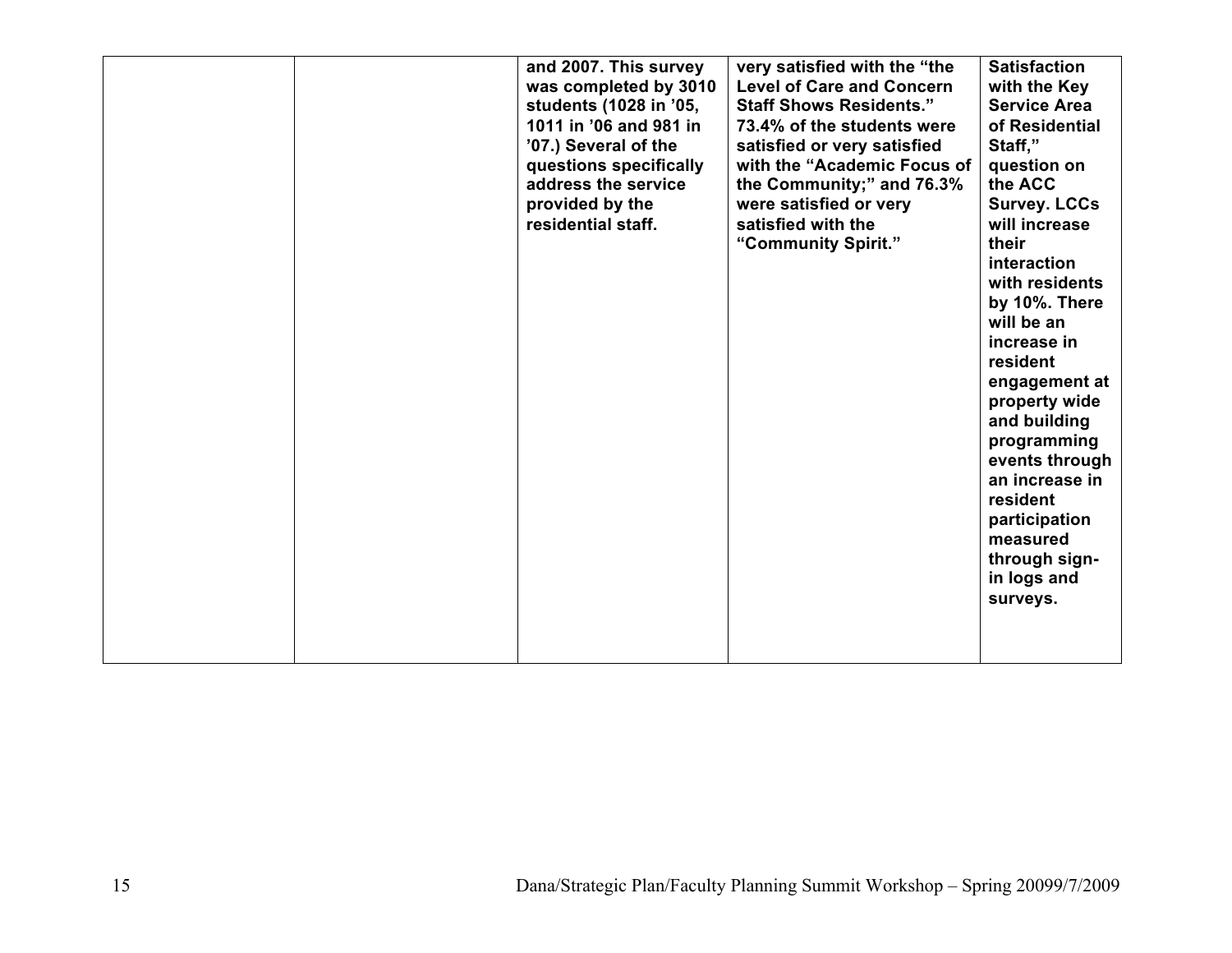#### **G-1. The Past: Major Outcome Achievements and Changes Since 2004 University Goal #5**

| <b>Unit Goal</b>                         | <b>Objectives/Outcomes</b>                         | <b>Methods of</b>    | <b>Evidence</b>                                                | <b>Outcome to</b>                   |
|------------------------------------------|----------------------------------------------------|----------------------|----------------------------------------------------------------|-------------------------------------|
|                                          |                                                    | <b>Assessment</b>    | (Form and Location)                                            | be continued                        |
|                                          |                                                    | and Year             |                                                                | in 2009-2013                        |
|                                          |                                                    |                      | <b>UC submitted a TRIO Grant</b>                               | Cycle                               |
| To improve students'<br>overall academic | <b>Between 2004 and 2008</b>                       | During 2004-2008 the | to establish a Commuter                                        |                                     |
| performance                              | UC would submit at least<br>two grant applications | applications would   | <b>Assistance Network (CAN)</b>                                | Y: We will                          |
|                                          | and would receive grants                           | be submitted and     | Grant $(2005)$ ; a grant to<br>Lumina through our              | continue to                         |
|                                          | of at least \$250K.                                | grants received.     | <b>Development Office</b>                                      | write grants, at<br>least one every |
|                                          |                                                    |                      | supporting a Male Retention                                    | two years, but                      |
|                                          |                                                    |                      | <b>Initiative, "Panther Men</b>                                | will not set an                     |
|                                          |                                                    |                      | <b>Learning Community" (2005)</b>                              | amount                              |
|                                          |                                                    |                      | and a Grant proposal for                                       | received.                           |
|                                          |                                                    |                      | Achieving the Dream (2006).                                    |                                     |
|                                          |                                                    |                      | The Achieving the Dream<br><b>Grant was funded through</b>     |                                     |
|                                          |                                                    |                      | the Houston Endowment for                                      |                                     |
|                                          |                                                    |                      | \$400K dollars between 2007-                                   |                                     |
|                                          |                                                    |                      | 2011. The grant is                                             |                                     |
|                                          |                                                    |                      | maintained in the Office of                                    |                                     |
|                                          |                                                    |                      | <b>Sponsored Projects (Ms.</b>                                 |                                     |
|                                          |                                                    |                      | Kim Allen-Dickey) and in the                                   |                                     |
|                                          |                                                    |                      | <b>Office of the Associate</b>                                 |                                     |
|                                          |                                                    |                      | Director of UC, Dr. Cheryle<br><b>Snead-Greene in Room 228</b> |                                     |
|                                          |                                                    |                      | of the Delco building                                          |                                     |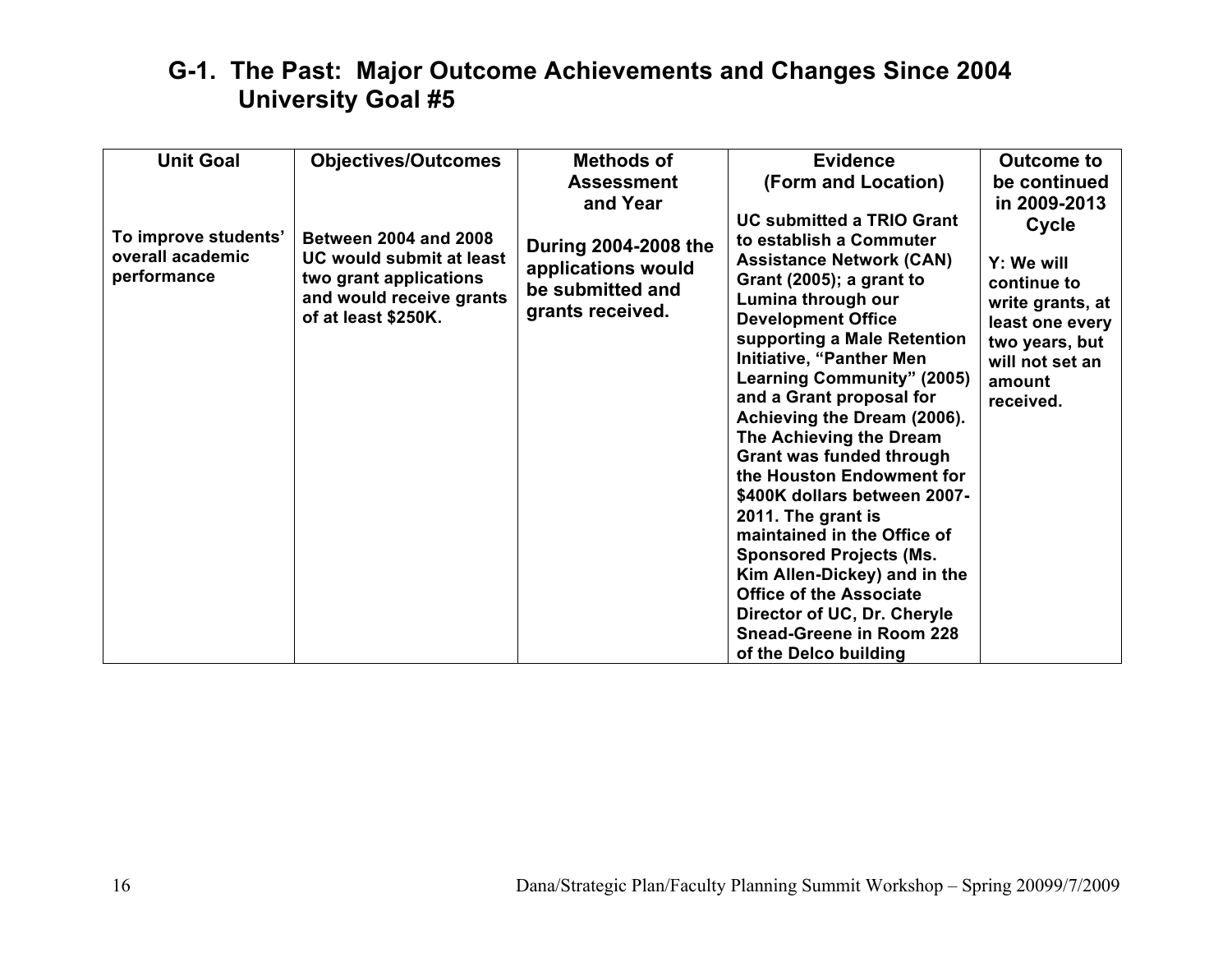#### **G-1. The Past: Major Outcome Achievements and Changes Since 2004 University Goal # 2**

| <b>Unit Goal</b>     | <b>Objectives/Outcomes</b> | <b>Methods of</b>                               | <b>Evidence</b>                                         | <b>Outcome to</b>              |
|----------------------|----------------------------|-------------------------------------------------|---------------------------------------------------------|--------------------------------|
|                      |                            | <b>Assessment</b>                               | (Form and Location)                                     | be continued                   |
| To improve students' | UC will develop a          |                                                 |                                                         |                                |
| overall academic     | program (ACCESS II) to     | and Year                                        |                                                         | in 2009-2013                   |
| performance          | assist all provisionally   |                                                 | Of the 18 students who                                  | Cycle                          |
|                      | admitted students to       | The first semester GPA<br>and retention rate of | participated in this                                    | N: It was felt                 |
|                      | improve their academic     | the students who                                | program all attended                                    | that the                       |
|                      | performance and            | participated in this                            | PVAMU. 17 of the 18                                     | program had                    |
|                      | retention rate. To test    | program would be                                | students returned for their                             | promise but                    |
|                      | this ACCESS piloted a      | monitored and                                   | second year (94 %.) 15 of                               | was cost                       |
|                      | two-week summer            | compared with their                             | the students were in good                               | prohibitive for                |
|                      | program (ACCESS II) in     | peers who entered in                            | academic standing after                                 | the large                      |
|                      | summer 2003 to test out    | 2003.                                           | their first year. (83%) The<br>retention rate is higher | number of                      |
|                      | this concept prior to      |                                                 | than the university's                                   | provisionally                  |
|                      | expanding it.              |                                                 | retention rate for this year                            | admitted                       |
|                      |                            |                                                 | group.'                                                 | students. So                   |
|                      |                            |                                                 |                                                         | this concept<br>was tabled and |
|                      |                            |                                                 |                                                         | more efforts                   |
|                      |                            |                                                 |                                                         | were made to                   |
|                      |                            |                                                 |                                                         | assist                         |
|                      |                            |                                                 |                                                         | provisionally                  |
|                      |                            |                                                 |                                                         | admitted                       |
|                      |                            |                                                 |                                                         | <b>students</b>                |
|                      |                            |                                                 |                                                         | through the UC                 |
|                      |                            |                                                 |                                                         | <b>Advisement</b>              |
|                      |                            |                                                 |                                                         | Center.                        |

#### **Quality Without Compromise – The Strategic Plan Update for Years 2009-2013**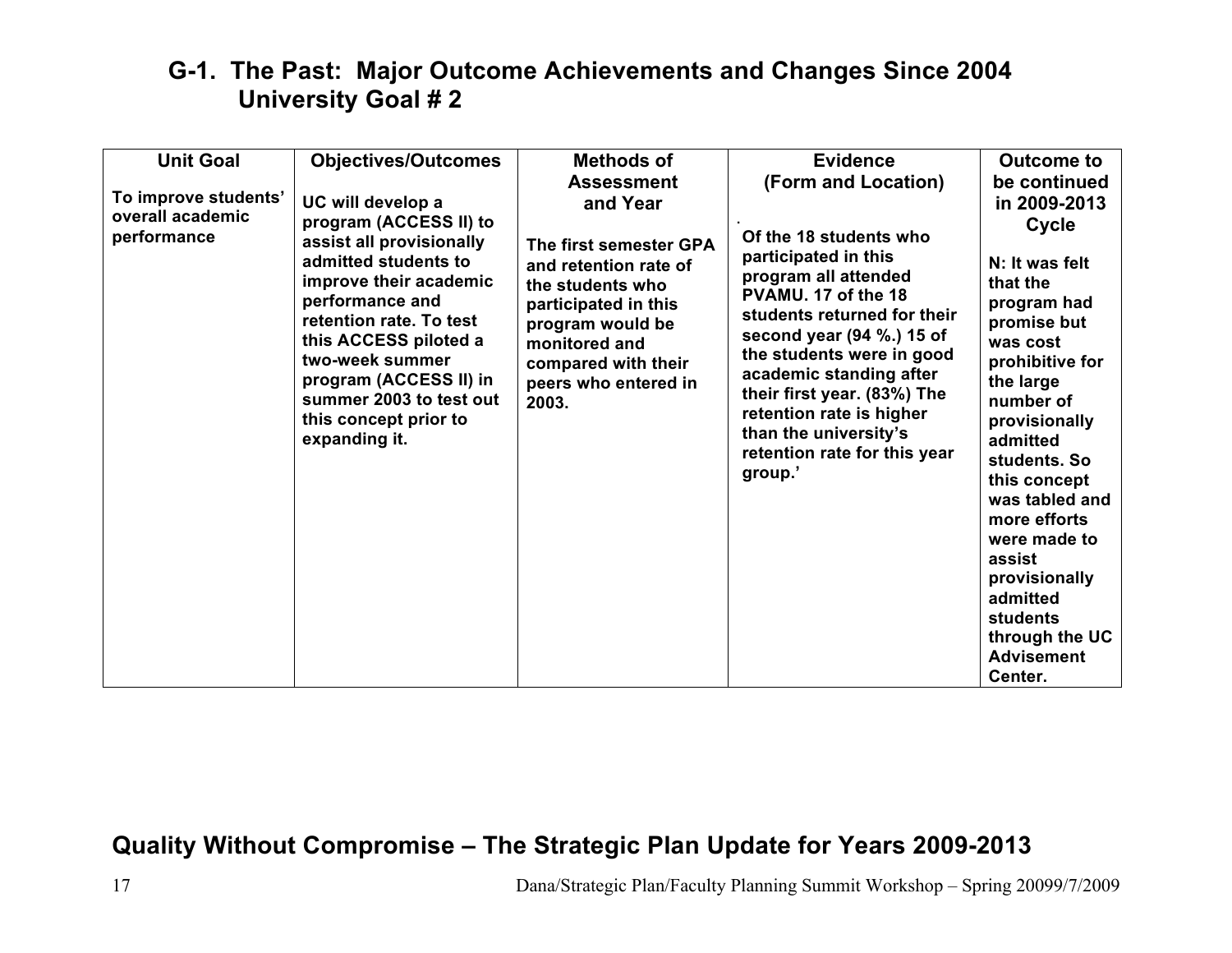#### **G-1. The Past: Major Outcome Achievements and Changes Since 2004 (Excluding Degree Program Outcomes Reported on Forms A-1) University Goal #**

| <b>Unit Goal</b>                                                                                                                 | <b>Objectives/Outcomes</b>                                                                                                   | <b>Methods of</b>                                                                                                                                                                                                                                                                                                       | <b>Evidence</b>                  | Outcome to                                                                                                         |
|----------------------------------------------------------------------------------------------------------------------------------|------------------------------------------------------------------------------------------------------------------------------|-------------------------------------------------------------------------------------------------------------------------------------------------------------------------------------------------------------------------------------------------------------------------------------------------------------------------|----------------------------------|--------------------------------------------------------------------------------------------------------------------|
| To provide activities<br>that foster<br>scholarship,<br>leadership, civic<br>engagement, cultural<br>and personal<br>development | Establish a "Each one"<br><b>Reach One" Mentorship</b><br>program by fall 2006<br>utilizing the UC Faculty<br><b>Fellows</b> | <b>Assessment</b><br>and Year<br>This program was not<br>implemented. Various<br>groups on campus<br>initiated content or<br>organization specific<br>mentorship programs<br>instead. The UC Asst<br>Director for<br><b>Advisement liaisons</b><br>with Mentor Programs<br>providing services to<br><b>UC students.</b> | (Form and Location)<br><b>NA</b> | be continued<br>in 2009-2013<br>Cycle<br>N: A new more<br>specific goal is<br>being<br>implemented<br>for 2009 on. |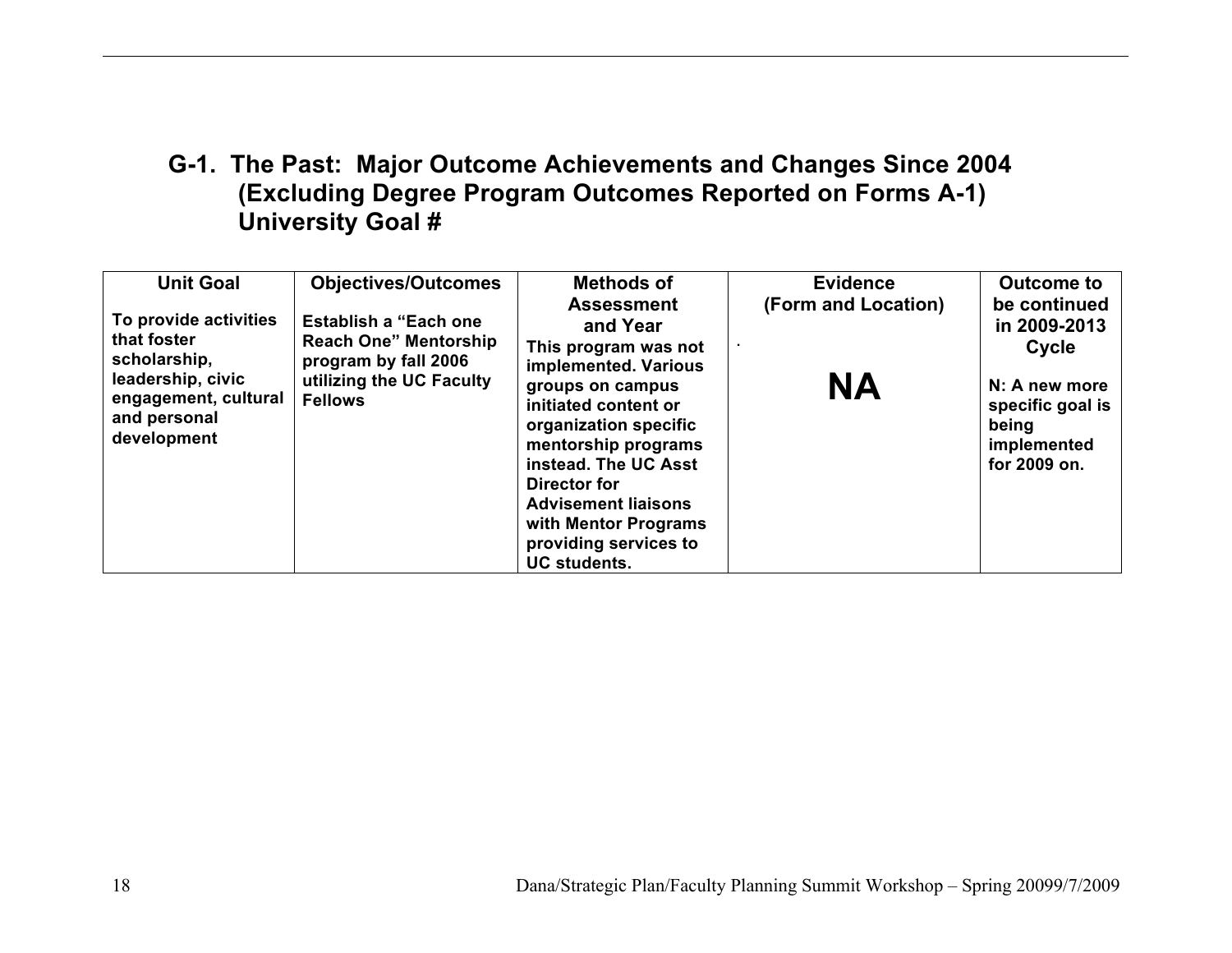#### **G-1. The Past: Major Outcome Achievements and Changes Since 2004 University Goal # 2, 7**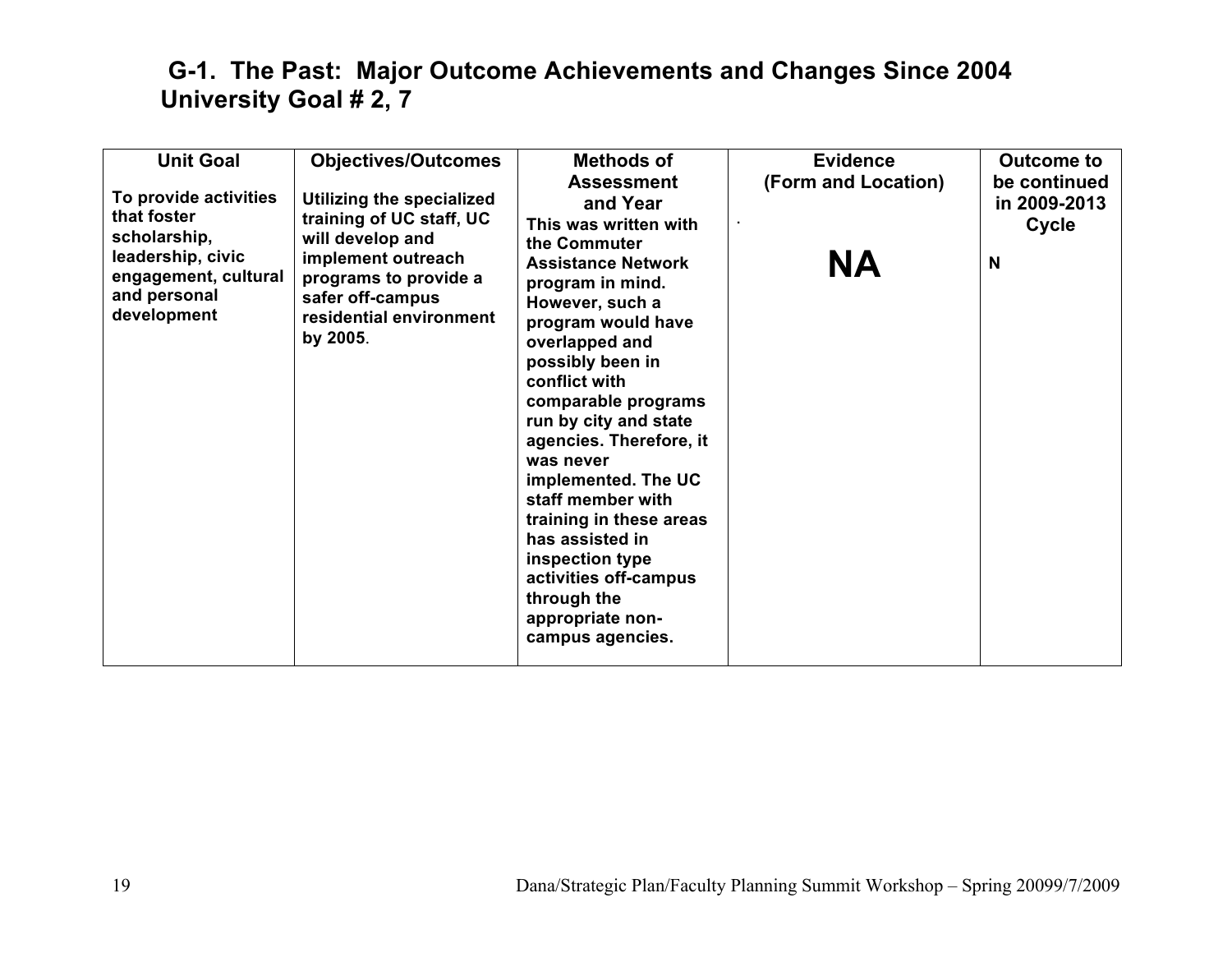## **G-1. The Past: Major Outcome Achievements and Changes Since 2004 University Goal #2, 6**

| <b>Unit Goal</b>      | <b>Objectives/Outcomes</b> | <b>Methods of</b>              | <b>Evidence</b>                    | Outcome to be    |
|-----------------------|----------------------------|--------------------------------|------------------------------------|------------------|
|                       |                            | <b>Assessment</b>              | (Form and Location)                | continued in     |
| To provide activities | By fall 2005 UC will       | and Year                       |                                    | 2009-2013        |
| that foster           | develop and implement a    | <b>During the 2004-2005</b>    | There have been four PAW           | Cycle            |
| scholarship,          | local outreach program     | period the Position of         | days<br>involving<br>service       |                  |
| leadership, civic     |                            | <b>Vice-President for</b>      | hundreds of PV students            | N: We are        |
| engagement, cultural  |                            | <b>Institutional Relations</b> | and providing service to           | developing a     |
| and personal          |                            | and Public Service was         | individuals in the towns of        | new outcome      |
| development           |                            | created and filled. This       | Prairie View, Hempstead            | related to       |
|                       |                            | Office has become the          | and Waller and the smaller         | outreach that    |
|                       |                            | major hub for Out-             | residential areas of Wyatt         | will receive its |
|                       |                            | <b>Reach on Campus.</b>        | <b>Chapel and Prairie Winds.</b>   | leadership       |
|                       |                            | <b>Among their initiatives</b> | <b>During</b><br>the<br>2003-2009  | from UC          |
|                       |                            | has been PAWS a                | period University College          | personnel.       |
|                       |                            | community service              | personnel have served on           |                  |
|                       |                            | program that reaches           | the planning committees,           |                  |
|                       |                            | out to the local               | worked at the activities and       |                  |
|                       |                            | communities and Go-            | provided thousands of              |                  |
|                       |                            | <b>Teams that provide</b>      | dollars to support these           |                  |
|                       |                            | information on college-        | efforts.<br>The<br>Office of       |                  |
|                       |                            | going for most of the          | <b>Institutional Relations and</b> |                  |
|                       |                            | schools in the local           | Public Service has done            |                  |
|                       |                            | area. At the same time         | surveys after each of these        |                  |
|                       |                            | the newly restructured         | activities.                        |                  |
|                       |                            | <b>Student Enrollment</b>      |                                    |                  |
|                       |                            | unit became more               | <b>PVAMU has made a</b>            |                  |
|                       |                            | aggressive in providing        | concerted effort to provide        |                  |
|                       |                            | services to local              | outreach to the local              |                  |
|                       |                            | schools. University            | community and schools.             |                  |
|                       |                            | <b>College moved its</b>       | The President of the               |                  |
|                       |                            | efforts in these areas to      | university has personally          |                  |
|                       |                            | providing support              | visited may of the schools.        |                  |

20 Dana/Strategic Plan/Faculty Planning Summit Workshop – Spring 20099/7/2009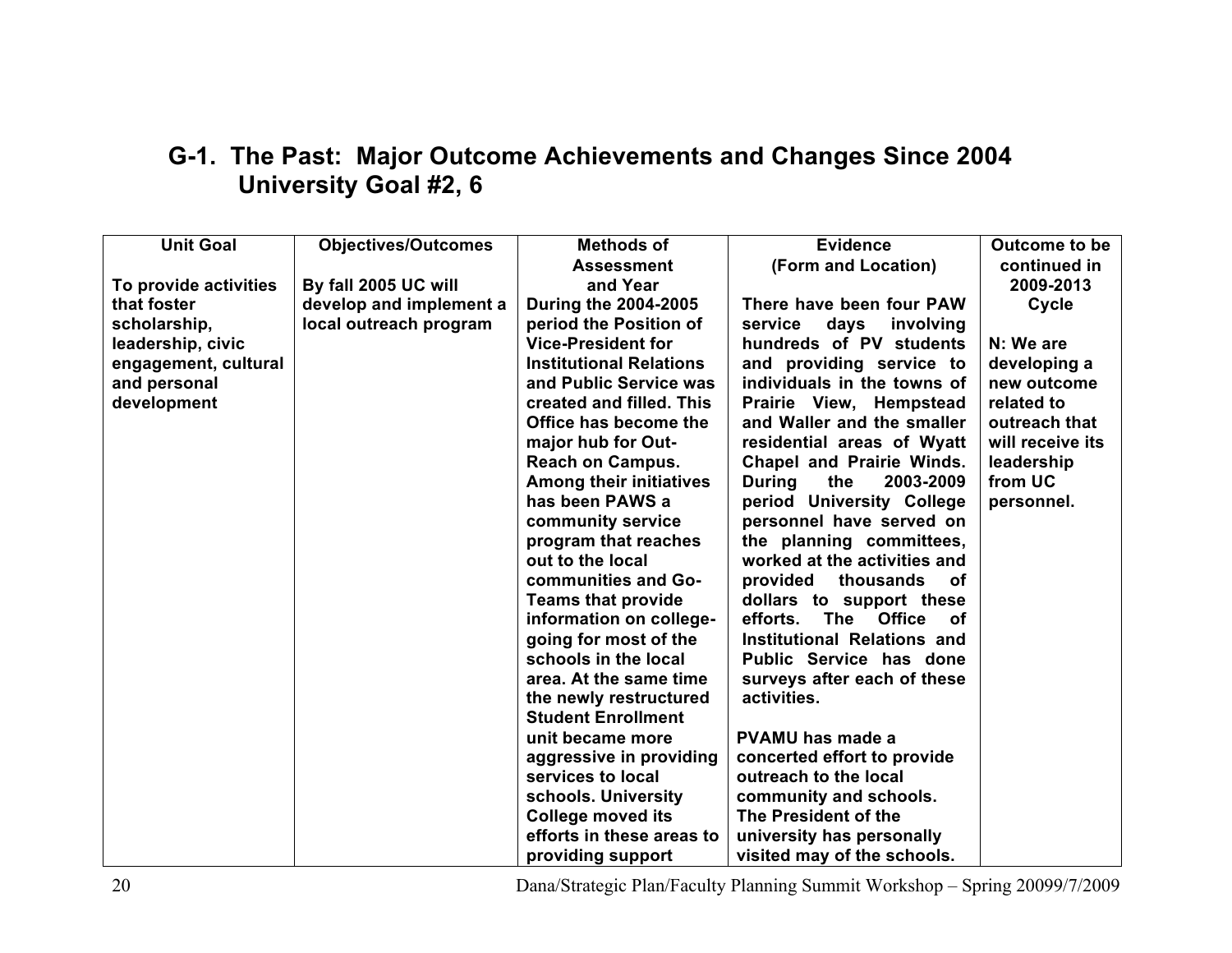| <b>We (University College)</b><br><b>Deans have visited schools</b><br>no longer provided<br>and given presentations to |
|-------------------------------------------------------------------------------------------------------------------------|
|-------------------------------------------------------------------------------------------------------------------------|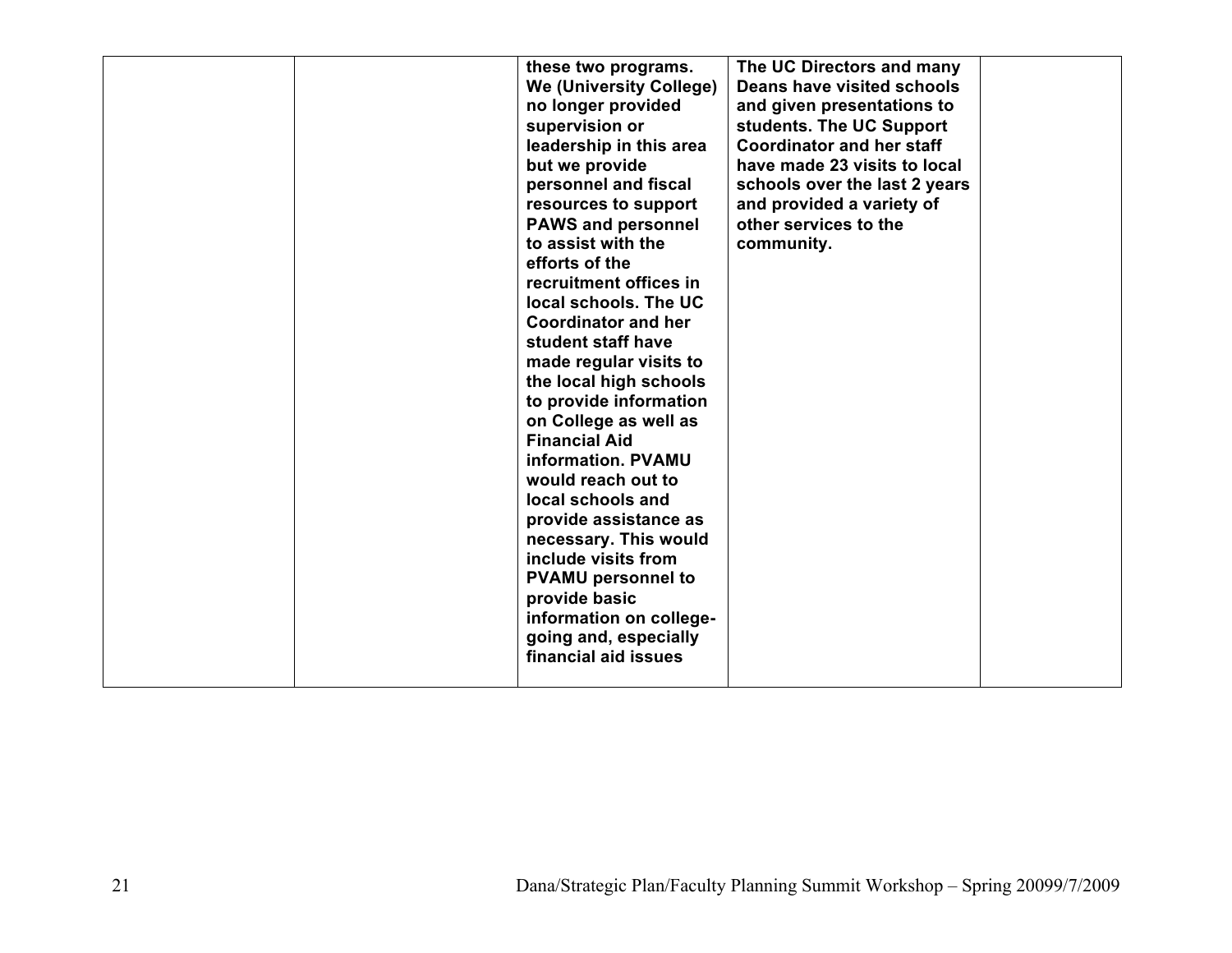### **G-1. The Past: Major Outcome Achievements and Changes Since 2004 University Goal #2, 4**

| <b>Unit Goal</b>         | <b>Objectives/Outcomes</b> | <b>Methods of</b>             | <b>Evidence</b>     | Outcome to be |
|--------------------------|----------------------------|-------------------------------|---------------------|---------------|
|                          |                            | <b>Assessment</b>             | (Form and Location) | continued in  |
|                          | By 2008 increase           | and Year                      |                     | 2009-2013     |
| <b>TAMUS</b> goal of     | enrollments in PVAMU       | <b>Between 2004 and 2005</b>  |                     | Cycle         |
| <b>Participation and</b> | first time full time       | several changes were          |                     |               |
| <b>University Core</b>   | freshmen in line with      | made in the structure         |                     | N:            |
| value of Access          | <b>THECB's Closing the</b> | of Student Affairs. The       | <b>NA</b>           |               |
|                          | <b>Gaps requirements</b>   | responsibility for            |                     |               |
|                          |                            | managing enrollment           |                     |               |
|                          |                            | to include recruitment        |                     |               |
|                          |                            | was taken over by the         |                     |               |
|                          |                            | <b>Division of Student</b>    |                     |               |
|                          |                            | <b>Enrollment Services, a</b> |                     |               |
|                          |                            | new unit restructured         |                     |               |
|                          |                            | out of Student Affairs.       |                     |               |
|                          |                            | <b>An Associate Provost</b>   |                     |               |
|                          |                            | position was created to       |                     |               |
|                          |                            | oversee this unit. Soon       |                     |               |
|                          |                            | after a Director position     |                     |               |
|                          |                            | dealing with                  |                     |               |
|                          |                            | recruitment and               |                     |               |
|                          |                            | admissions was                |                     |               |
|                          |                            | created. UC does not          |                     |               |
|                          |                            | have any decision             |                     |               |
|                          |                            | making or supervisory         |                     |               |
|                          |                            | role in this area but         |                     |               |
|                          |                            | continues to support          |                     |               |
|                          |                            | these functions with          |                     |               |
|                          |                            | personnel and                 |                     |               |
|                          |                            | resources as needed.          |                     |               |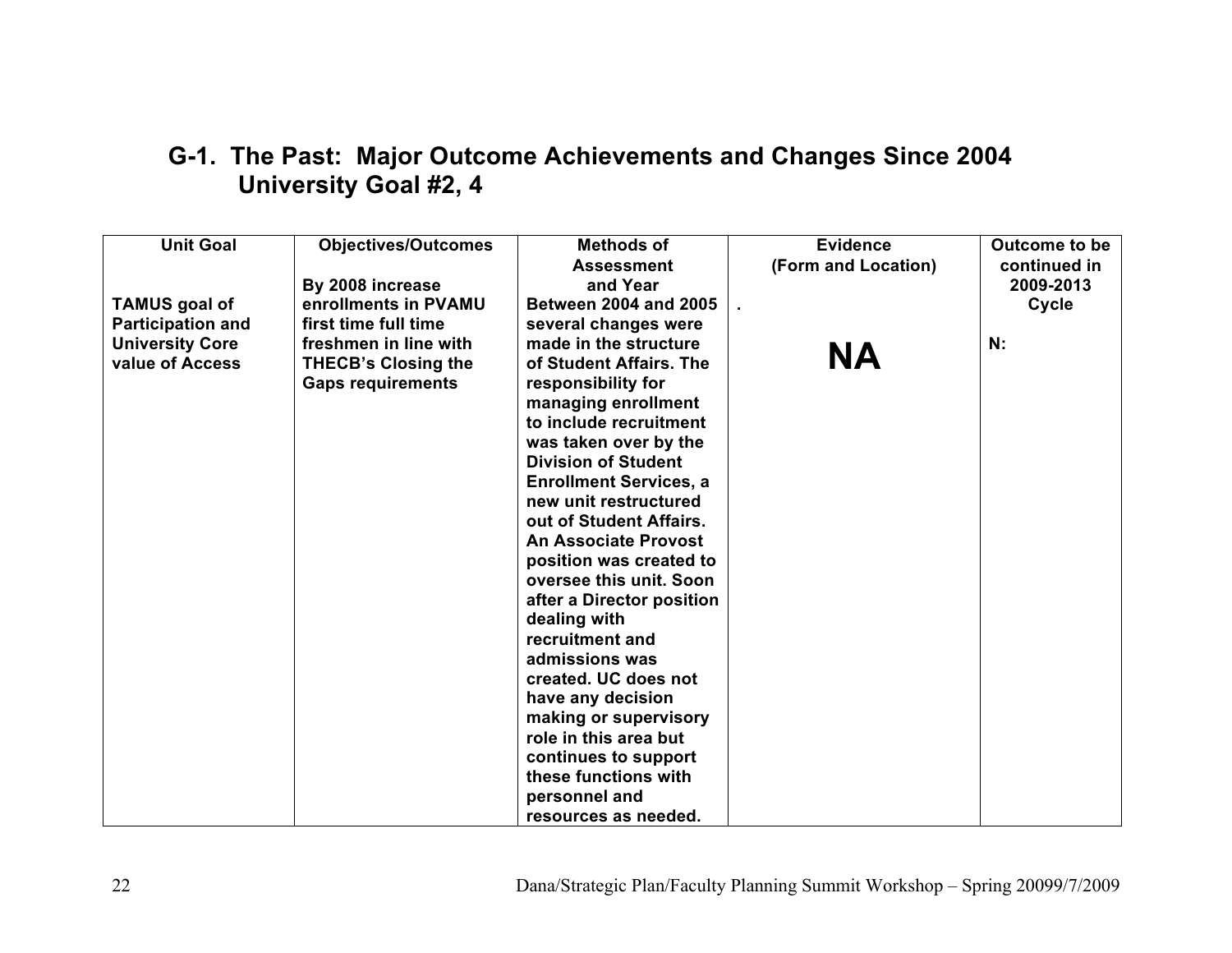### **G-1. The Past: Major Outcome Achievements and Changes Since 2004 University Goal #2, 6**

| <b>Unit Goal</b>                                                                                                                 | <b>Objectives/Outcomes</b>                                                                                     | <b>Methods of</b>                                                                           | <b>Evidence</b><br>(Form and Location)                                                                                                                                                                                                                                                                                                                                                                  | <b>Outcome to</b><br>be continued                     |
|----------------------------------------------------------------------------------------------------------------------------------|----------------------------------------------------------------------------------------------------------------|---------------------------------------------------------------------------------------------|---------------------------------------------------------------------------------------------------------------------------------------------------------------------------------------------------------------------------------------------------------------------------------------------------------------------------------------------------------------------------------------------------------|-------------------------------------------------------|
|                                                                                                                                  |                                                                                                                | and Year                                                                                    |                                                                                                                                                                                                                                                                                                                                                                                                         | in 2009-2013                                          |
| To provide activities<br>that foster<br>scholarship,<br>leadership, civic<br>engagement, cultural<br>and personal<br>development | Increase the involvement<br>of UC students in<br>university wide activities<br>over the 2004 to 2008<br>period | <b>Assessment</b><br>The increased<br>attendance of<br>freshmen at<br>university activities | We advertised these<br>activities more directly in<br>the residential complex by<br>posting flyers in all<br>buildings and common<br>areas. And had the<br><b>Professional Advisors speak</b><br>to their advisees about<br>attending. We provided<br>manpower and resources to<br>support certain activities<br>and encouraged attendance<br>by rewarding buildings with<br>the most attendance. There | Cycle<br>N: We are<br>reworking this<br>goal for 2009 |
|                                                                                                                                  |                                                                                                                |                                                                                             | was no formal assessment<br>other than the hosting                                                                                                                                                                                                                                                                                                                                                      |                                                       |
|                                                                                                                                  |                                                                                                                |                                                                                             | organization/office/activity<br>commenting on the large                                                                                                                                                                                                                                                                                                                                                 |                                                       |
|                                                                                                                                  |                                                                                                                |                                                                                             | turn out of freshmen                                                                                                                                                                                                                                                                                                                                                                                    |                                                       |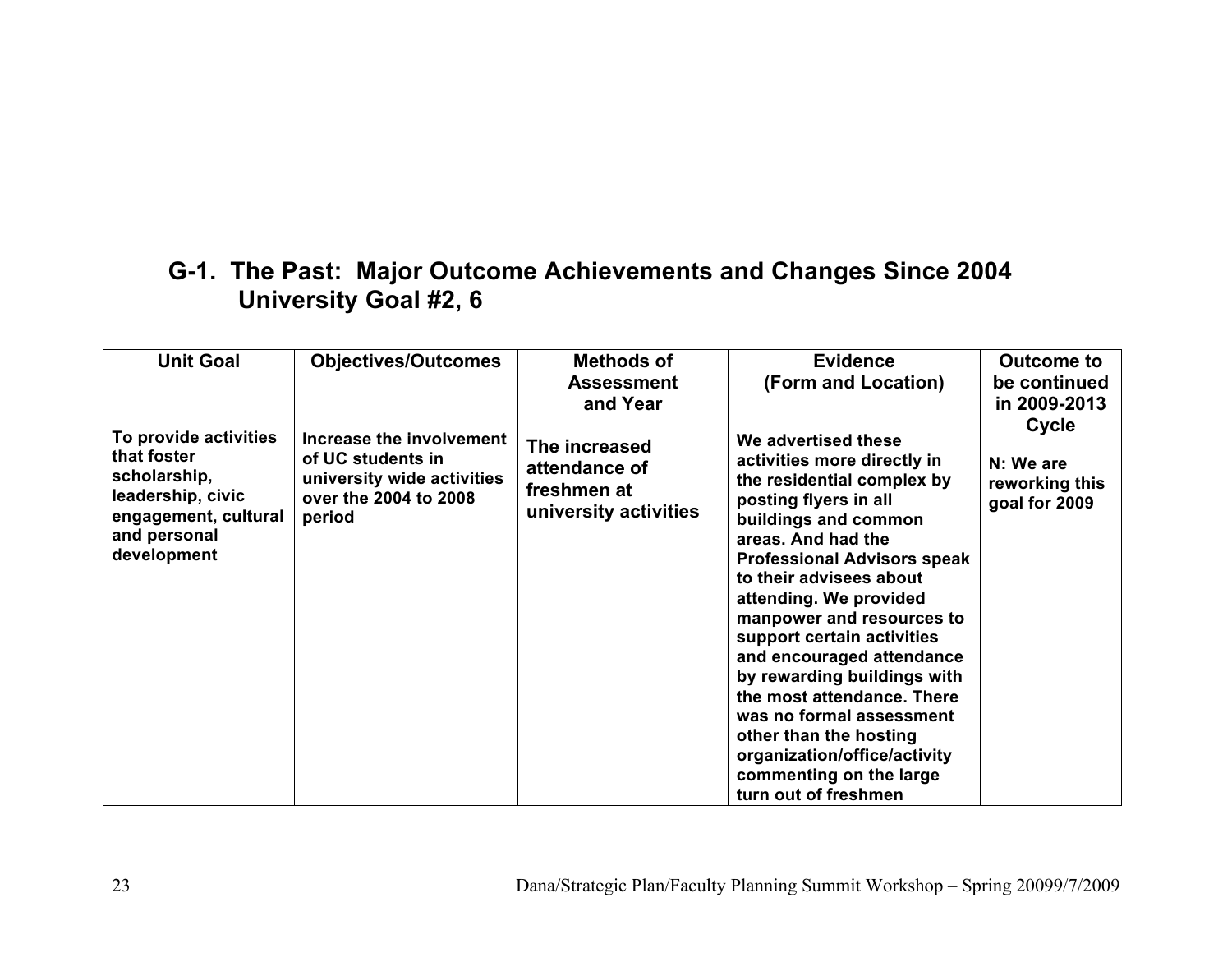### **G-1. The Past: Major Outcome Achievements and Changes Since 2004 University Goal # 2, 9**

| <b>Unit Goal</b><br>To provide activities<br>that foster<br>scholarship,<br>leadership, civic<br>engagement, cultural<br>and personal<br>development | <b>Objectives/Outcomes</b><br>Increase UC involvement<br>and communication with<br>other university<br>departments and<br>committees | Methods of<br><b>Assessment</b><br>and Year<br>UC personnel will be<br>visible, active members<br>of university<br>committees and<br>participate in university<br>activities as indicated<br>by the number of<br>committees and<br>activities in which they<br>participate. | <b>Evidence</b><br>(Form and Location)<br>A listing of the involvement<br>of UC personnel in<br>university activities showed<br>over 20 committees and<br>boards, 17 activities and<br>advisorships, 8 leadership<br>positions, over 20<br>presentations at<br>conferences representing<br><b>UC</b> | <b>Outcome to</b><br>be continued<br>in 2009-2013<br>Cycle<br>N: |
|------------------------------------------------------------------------------------------------------------------------------------------------------|--------------------------------------------------------------------------------------------------------------------------------------|-----------------------------------------------------------------------------------------------------------------------------------------------------------------------------------------------------------------------------------------------------------------------------|------------------------------------------------------------------------------------------------------------------------------------------------------------------------------------------------------------------------------------------------------------------------------------------------------|------------------------------------------------------------------|
|------------------------------------------------------------------------------------------------------------------------------------------------------|--------------------------------------------------------------------------------------------------------------------------------------|-----------------------------------------------------------------------------------------------------------------------------------------------------------------------------------------------------------------------------------------------------------------------------|------------------------------------------------------------------------------------------------------------------------------------------------------------------------------------------------------------------------------------------------------------------------------------------------------|------------------------------------------------------------------|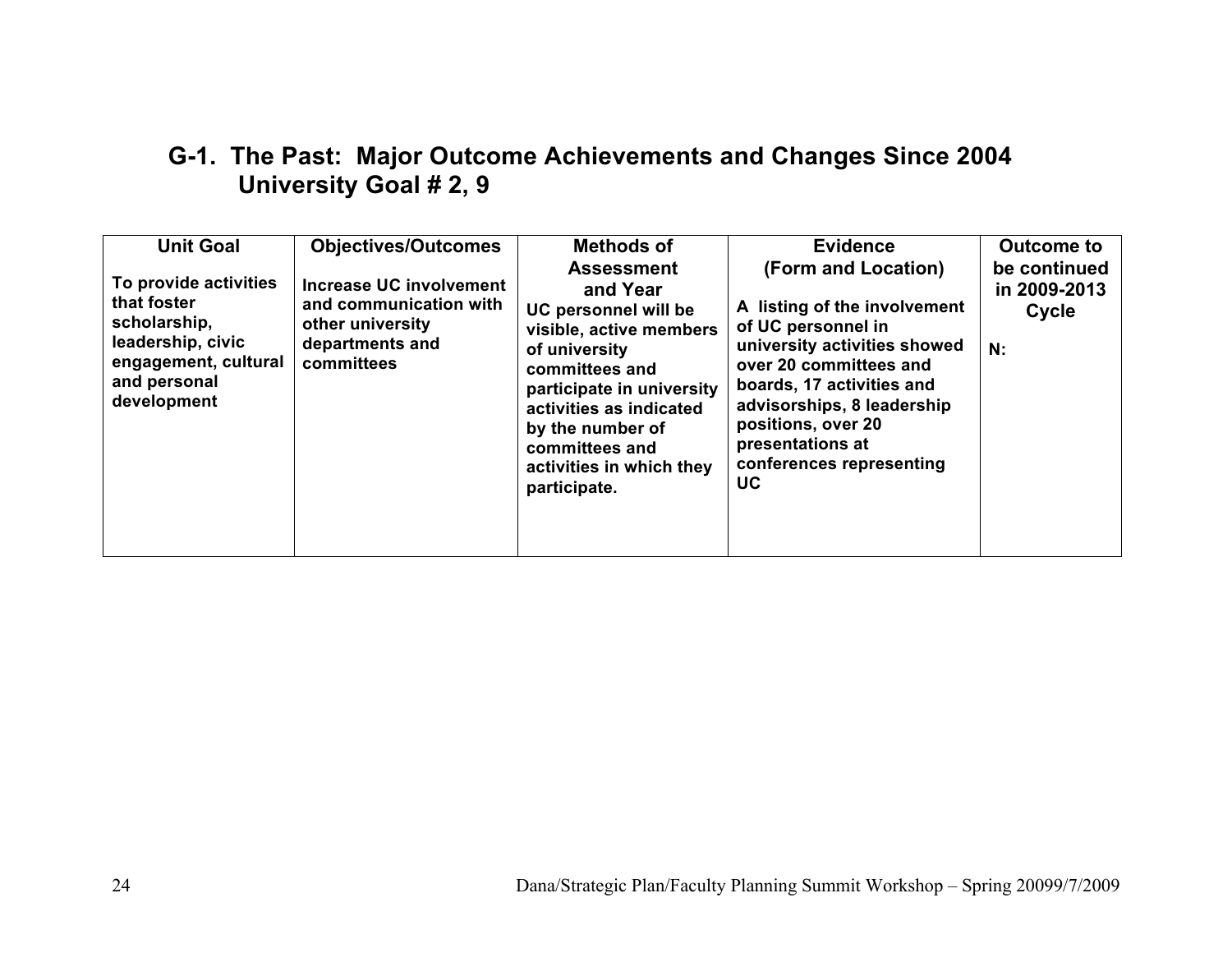#### **G-1. The Past: Major Outcome Achievements and Changes Since 2004 University Goal #9**

| <b>Unit Goal</b><br><b>Meets the university</b><br>goal of increasing<br>the efficiency of<br>university operations | <b>Objectives/Outcomes</b><br>Insure that UC staff<br>(advisors) salaries are<br>equitable | Methods of<br><b>Assessment</b><br>and Year<br>The Director of UC<br>requested that the HR<br>department review the<br>equity of the advisors'<br>salaries. The Director<br>presented a rationale<br>for increase that<br>included comparisons<br>with national and<br>comparable schools. 2)<br>Nothing came of this<br>but, but the university<br>had an outside agency<br>do a compensation<br>study which resulted in<br>the advisors and<br>certain other staff<br>receiving increases in<br>compensation as<br>originally requested | <b>Evidence</b><br>(Form and Location)<br>The copies of the<br><b>Classification and</b><br><b>Compensation Study and</b><br>fee allocations are<br>maintained in the Office of<br>the VPBA | <b>Outcome to</b><br>be continued<br>in 2009-2013<br>Cycle<br>N: The new<br>Compensation<br>study provides<br>a vehicle for<br>monitoring and<br>adjusting pay<br>changing |
|---------------------------------------------------------------------------------------------------------------------|--------------------------------------------------------------------------------------------|-------------------------------------------------------------------------------------------------------------------------------------------------------------------------------------------------------------------------------------------------------------------------------------------------------------------------------------------------------------------------------------------------------------------------------------------------------------------------------------------------------------------------------------------|---------------------------------------------------------------------------------------------------------------------------------------------------------------------------------------------|----------------------------------------------------------------------------------------------------------------------------------------------------------------------------|
|---------------------------------------------------------------------------------------------------------------------|--------------------------------------------------------------------------------------------|-------------------------------------------------------------------------------------------------------------------------------------------------------------------------------------------------------------------------------------------------------------------------------------------------------------------------------------------------------------------------------------------------------------------------------------------------------------------------------------------------------------------------------------------|---------------------------------------------------------------------------------------------------------------------------------------------------------------------------------------------|----------------------------------------------------------------------------------------------------------------------------------------------------------------------------|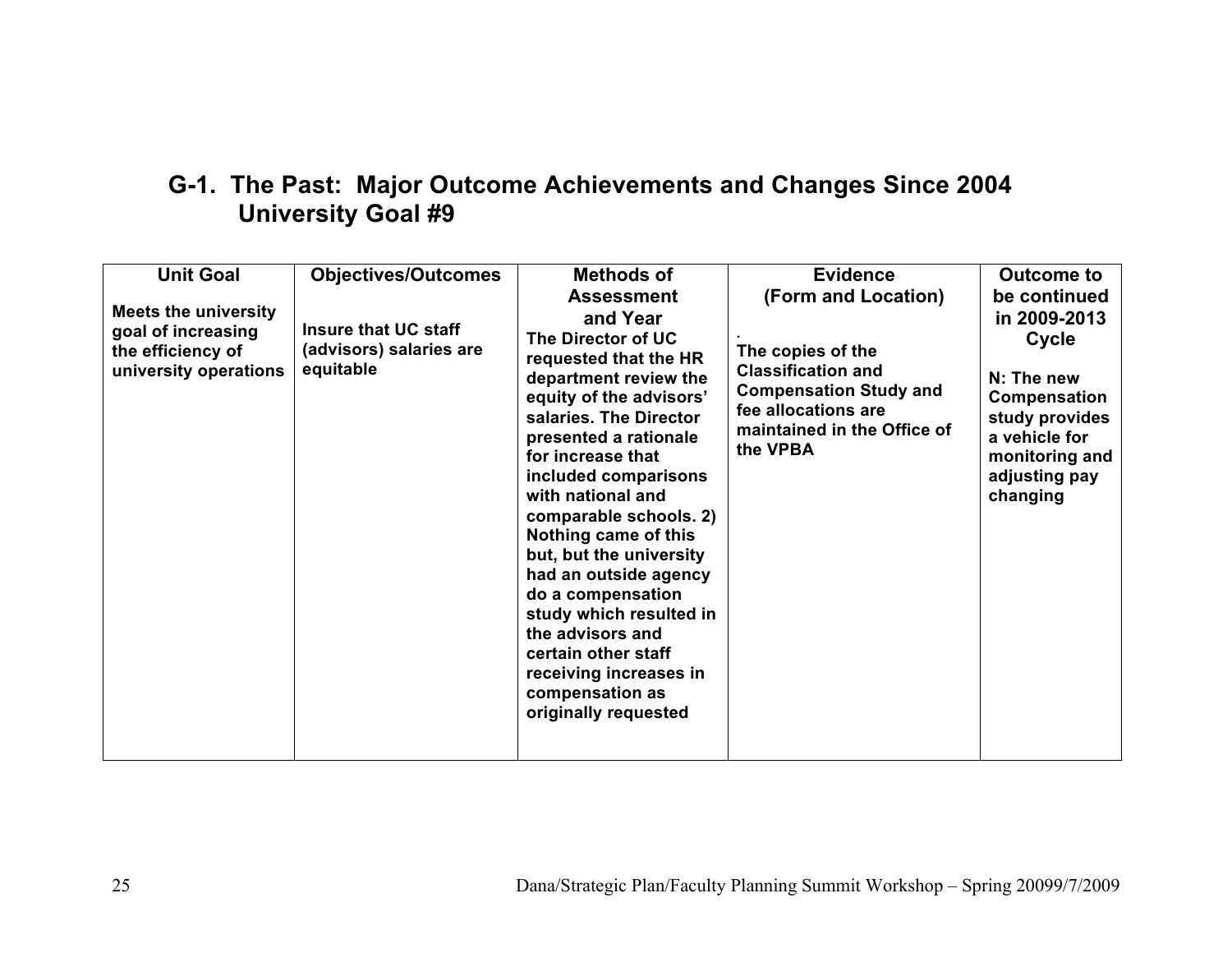**G-1. The Past: Major Outcome Achievements and Changes Since 2004 (Excluding Degree Program Outcomes Reported on Forms A-1) University Goal #2, 9** 

| <b>Unit Goal</b>                                        | <b>Objectives/Outcomes</b>                                                                                                                                                | <b>Methods of</b>                                                                                                                                                                                                                                                                                                                                                                                           | <b>Evidence</b>                                                                                                                                                                                                                                                                                                                                                                                                                                                                                                                                                                                                                                                                                                           | <b>Outcome to</b>                           |
|---------------------------------------------------------|---------------------------------------------------------------------------------------------------------------------------------------------------------------------------|-------------------------------------------------------------------------------------------------------------------------------------------------------------------------------------------------------------------------------------------------------------------------------------------------------------------------------------------------------------------------------------------------------------|---------------------------------------------------------------------------------------------------------------------------------------------------------------------------------------------------------------------------------------------------------------------------------------------------------------------------------------------------------------------------------------------------------------------------------------------------------------------------------------------------------------------------------------------------------------------------------------------------------------------------------------------------------------------------------------------------------------------------|---------------------------------------------|
| To improve students'<br>overall academic<br>performance | Improve the use of<br>Technology in the UC<br><b>Residential Complex.</b><br><b>Make the residential</b><br>complex wireless and<br>insure student access to<br>computers | <b>Assessment</b><br>and Year<br>The residential<br>complex will offer<br>wireless connection to<br>the internet for<br>residents and the UC<br><b>Computer Lab will</b><br>provide access to<br>computers and a<br>printer for those<br>students without<br>personal computers.<br>(N.B. UC sets directly<br>behind the Library<br>which also offers a 200<br>computer lab that is<br>opened late nights.) | (Form and Location)<br>The wireless implementation<br>was completed between<br>2004-2005. American<br><b>Campus Communities</b><br>"Customer Satisfaction<br>Survey," was conducted by<br>the Insights Research Group<br>for 2005, 2006 and 2007.<br>This survey was completed<br>by 3010 students (1028 in<br>'05, 1011 in '06 and 981 in<br>'07.) In the 2007 survey<br>students were queried as to<br>their satisfaction with the<br>speed of the Internet in the<br>complex. 78.1% indicated<br>they were satisfied or very<br>satisfied with the internet<br>speed. The UC Computer<br>Lab has 28 computers and a<br>large printer. There is no<br>cost to the student for the<br>use of the lab and the<br>printer. | be continued<br>in 2009-2013<br>Cycle<br>N: |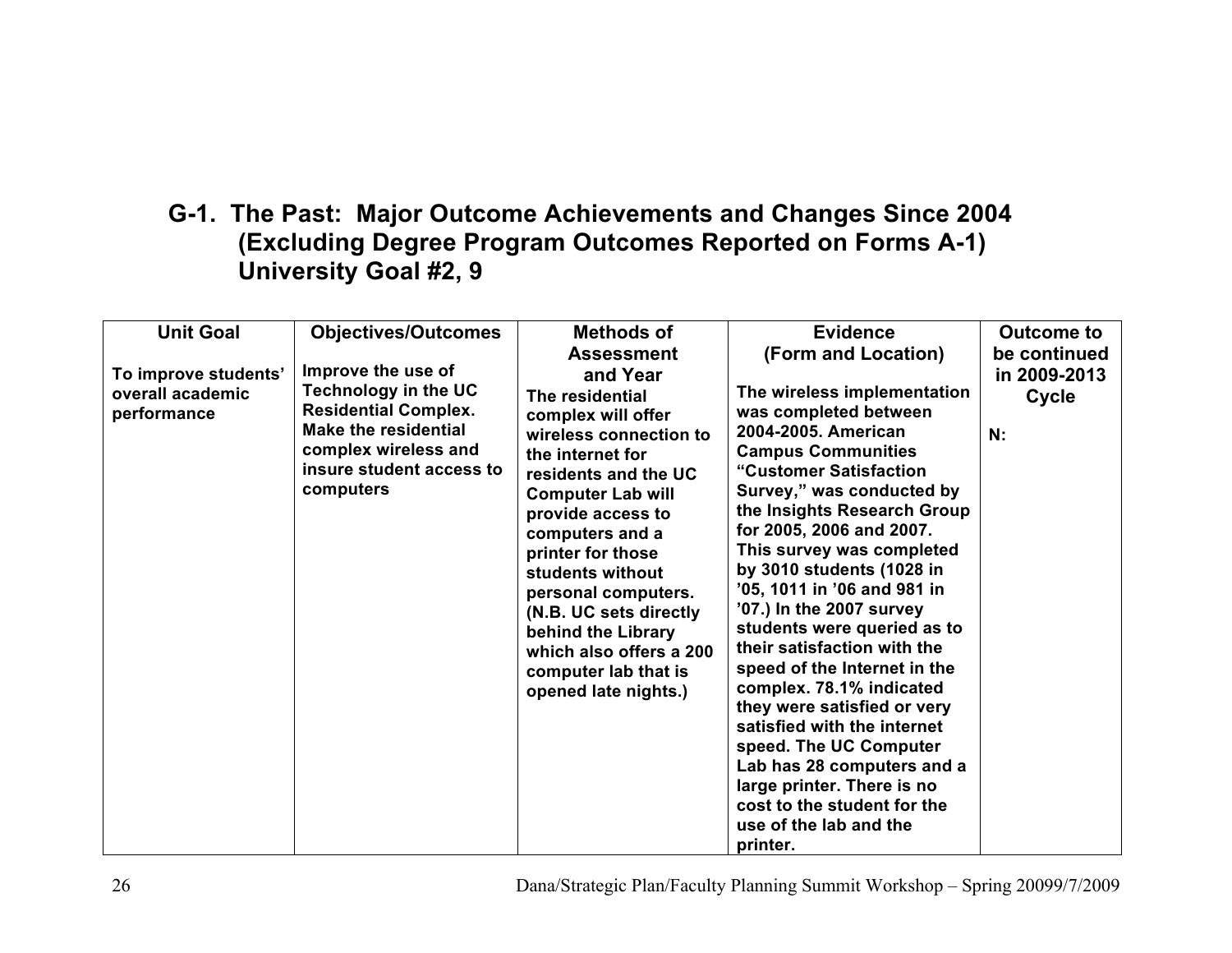# **G-1. The Past: Major Outcome Achievements and Changes Since 2004) University Goal #2, 6**

| <b>Unit Goal</b>      | <b>Objectives/Outcomes</b>   | <b>Methods of</b>             | <b>Evidence</b>                        | <b>Outcome to</b> |
|-----------------------|------------------------------|-------------------------------|----------------------------------------|-------------------|
|                       |                              | <b>Assessment</b>             | (Form and Location)                    | be continued      |
| To provide activities | <b>Provide opportunities</b> | and Year                      |                                        | in 2009-2013      |
| that foster           | for UC students to           | <b>Opportunities would be</b> | We were able to fund such              | <b>Cycle</b>      |
| scholarship,          | attend cultural and          | provided for students         | activities as taking students          |                   |
| leadership, civic     | educational activities off   | to attend off campus          | to see Sidney Portier and              | Y: We will        |
| engagement,           | campus                       | cultural, educational         | the Houston Opera. We also             | write a more      |
| cultural and          |                              | and development               | made the arrangements and              | specific goal.    |
| personal              |                              | activities for the 2007       | paid for transportation for            | We have           |
| development           |                              | to 2009. For our visit to     | <b>students</b><br>to<br>visit<br>the  | already used      |
|                       |                              | the Giddings State            | Giddings State school for              | the new form      |
|                       |                              | School during the 08-         | several years. The Survey              | for ACCESS        |
|                       |                              | 09 school year a survey       | to the Giddings'<br>given              |                   |
|                       |                              | feedback form with a          | this<br>participants<br>year           |                   |
|                       |                              | <b>Likert Scale and some</b>  | indicated that. Based on the           |                   |
|                       |                              | open-ended questions          | information in the forms               |                   |
|                       |                              | was developed. A              | returned (32<br>of<br>36<br>out        |                   |
|                       |                              | similar form was used         | will<br>participants)<br>we            |                   |
|                       |                              | for 7 different ACCESS        | this<br>certainly<br>repeat            |                   |
|                       |                              | activities in summer          | particular activity since all          |                   |
|                       |                              | 2009                          | responders<br>agreed<br>they           |                   |
|                       |                              |                               | would<br>recommend<br>it<br>to         |                   |
|                       |                              |                               | others. Further, based on              |                   |
|                       |                              |                               | responses we will improve              |                   |
|                       |                              |                               | the manner in which prior              |                   |
|                       |                              |                               | information about the trip is          |                   |
|                       |                              |                               | disseminated.<br>We<br>are             |                   |
|                       |                              |                               | the<br><b>of</b><br>discussing<br>use  |                   |
|                       |                              |                               | texting and Facebook. These            |                   |
|                       |                              |                               | <b>UC</b><br>forms<br>in<br>the<br>are |                   |
|                       |                              |                               | <b>Director's Office</b>               |                   |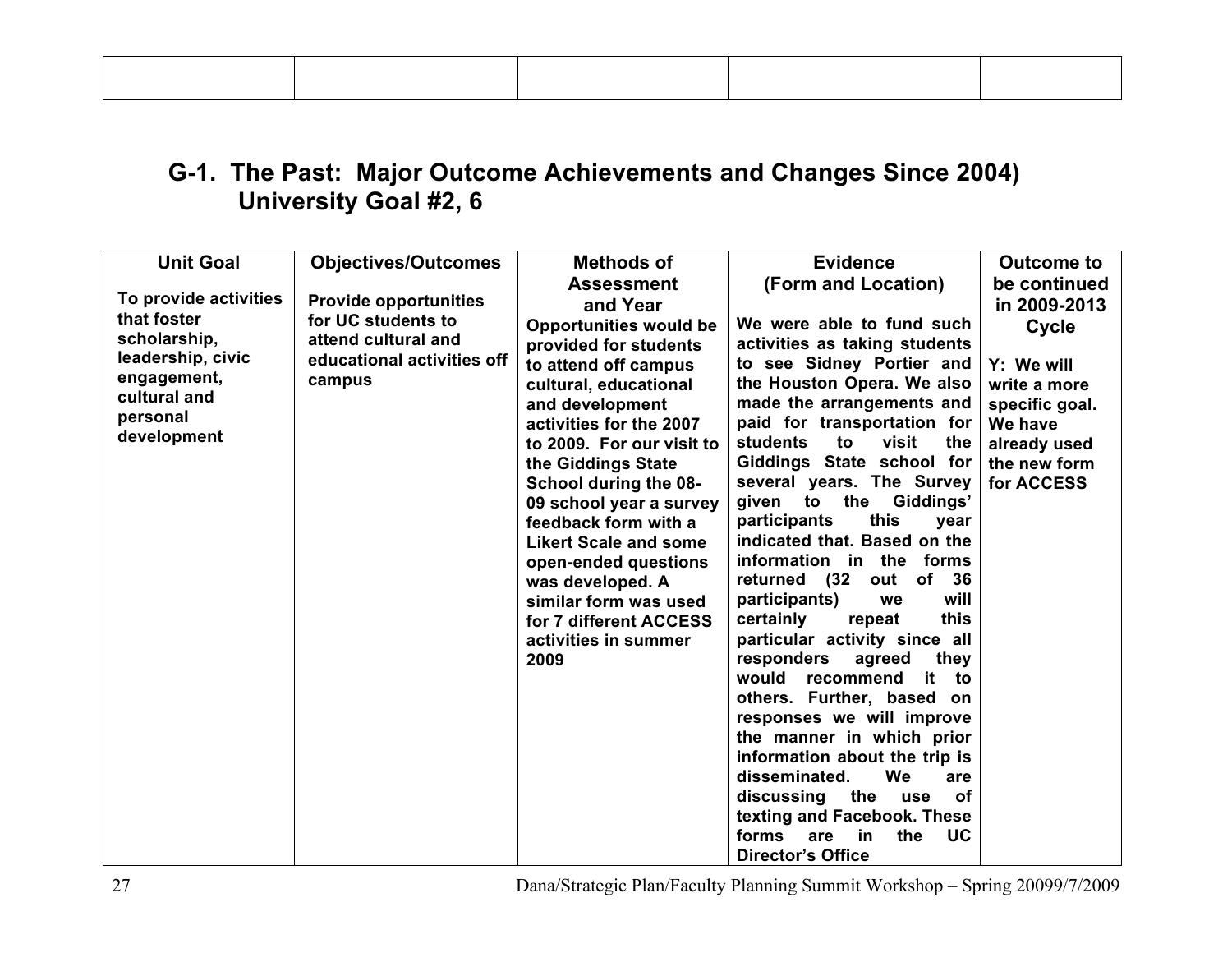#### **G-1-1. The Past 2004-2008: Main Student Learning Program Outcomes Assessment Summary (Schools, Colleges, Developmental Education, Under Graduate Medical Academy)**

# **NA**

**Program \_\_\_\_\_\_\_\_\_\_\_\_\_\_\_\_\_\_\_\_\_\_\_\_\_\_\_\_\_\_\_\_\_\_\_**

**e.g., Geology, M.S. Geology, or Ph.D.** 

| Referring to Forms A-1, Describe changes made to<br>improve student learning (e.g. curriculum,<br>technology, instructional methods, co-curricular<br>activities, etc.) | Year(s)<br>Change<br>Made | <b>Documentation</b><br><b>Supporting Change</b><br>(e.g. minutes, reports, statistical<br>profiles, test scores, etc.) | <b>Document</b><br><b>Contact Person,</b><br><b>Location and</b><br>Form |
|-------------------------------------------------------------------------------------------------------------------------------------------------------------------------|---------------------------|-------------------------------------------------------------------------------------------------------------------------|--------------------------------------------------------------------------|
|                                                                                                                                                                         |                           |                                                                                                                         |                                                                          |
|                                                                                                                                                                         |                           |                                                                                                                         |                                                                          |
|                                                                                                                                                                         |                           |                                                                                                                         |                                                                          |
|                                                                                                                                                                         |                           |                                                                                                                         |                                                                          |

#### **\*Reproduce this sheet as needed for each program**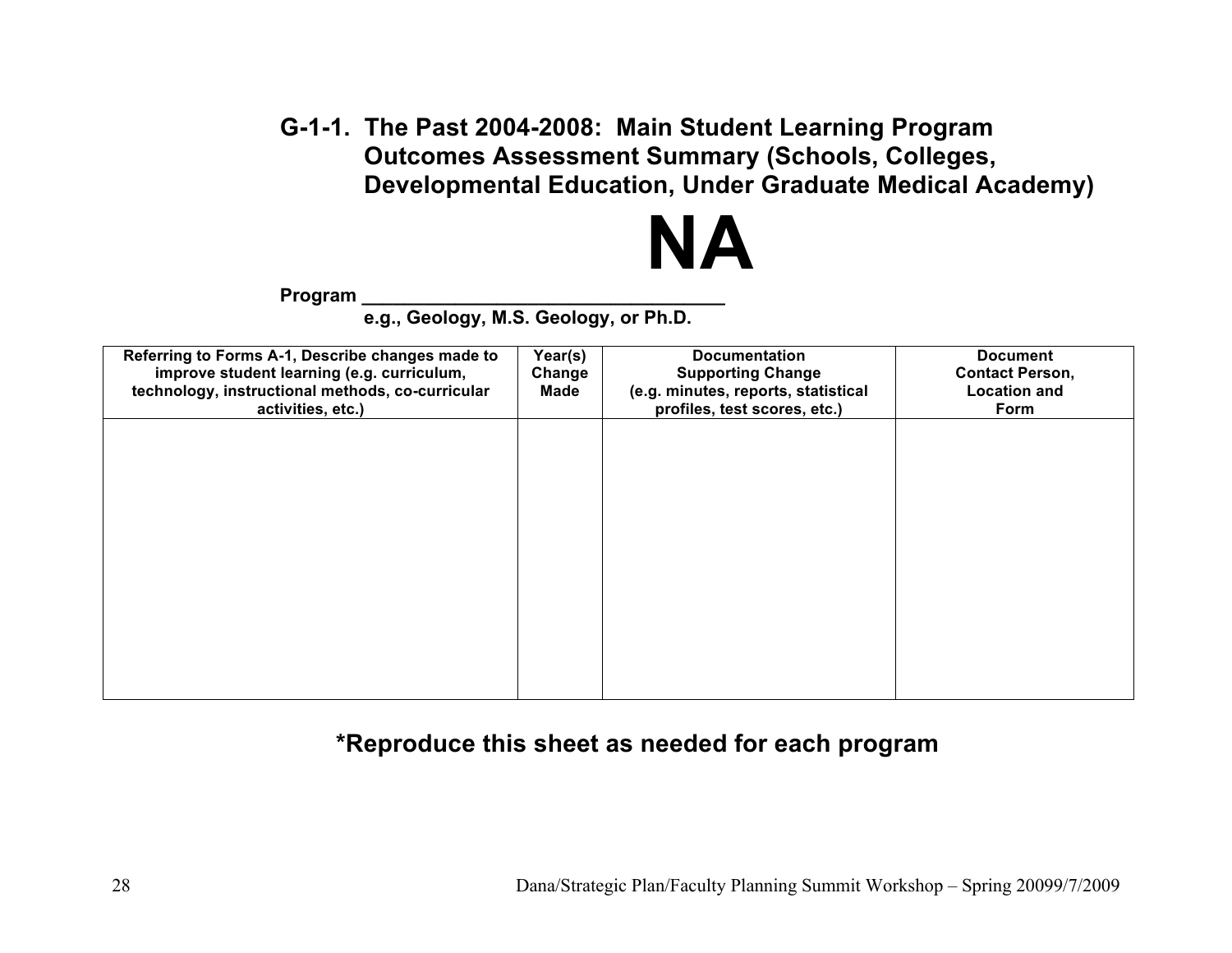• To improve students' overall academic performance

# **NA**

**G-1-2. The Past: 2004-2008 Major Academic Program Destination Outcomes Assessment Summary (Schools, Colleges, Developmental Education, UMA)**

**Program \_\_\_\_\_\_\_\_\_\_\_\_\_\_\_\_\_\_\_\_\_\_\_\_\_\_\_\_\_\_\_\_\_\_\_\_\_**

 **(e.g., Geology, M.S. Geology, or Ph.D.** 

| <b>Destination of Degree/Program Completers</b><br>(% to Graduate/Professional School,<br>% to Labor Force, etc) | Year(s)<br><b>Assessed</b> | <b>Documentation</b><br>(e.g. statistical profiles, reports, etc.) | <b>Document</b><br><b>Contact Person,</b><br><b>Location and</b><br>Form |
|------------------------------------------------------------------------------------------------------------------|----------------------------|--------------------------------------------------------------------|--------------------------------------------------------------------------|
|                                                                                                                  |                            |                                                                    |                                                                          |
|                                                                                                                  |                            |                                                                    |                                                                          |
|                                                                                                                  |                            |                                                                    |                                                                          |
|                                                                                                                  |                            |                                                                    |                                                                          |

#### **\*Reproduce this sheet as needed for each program**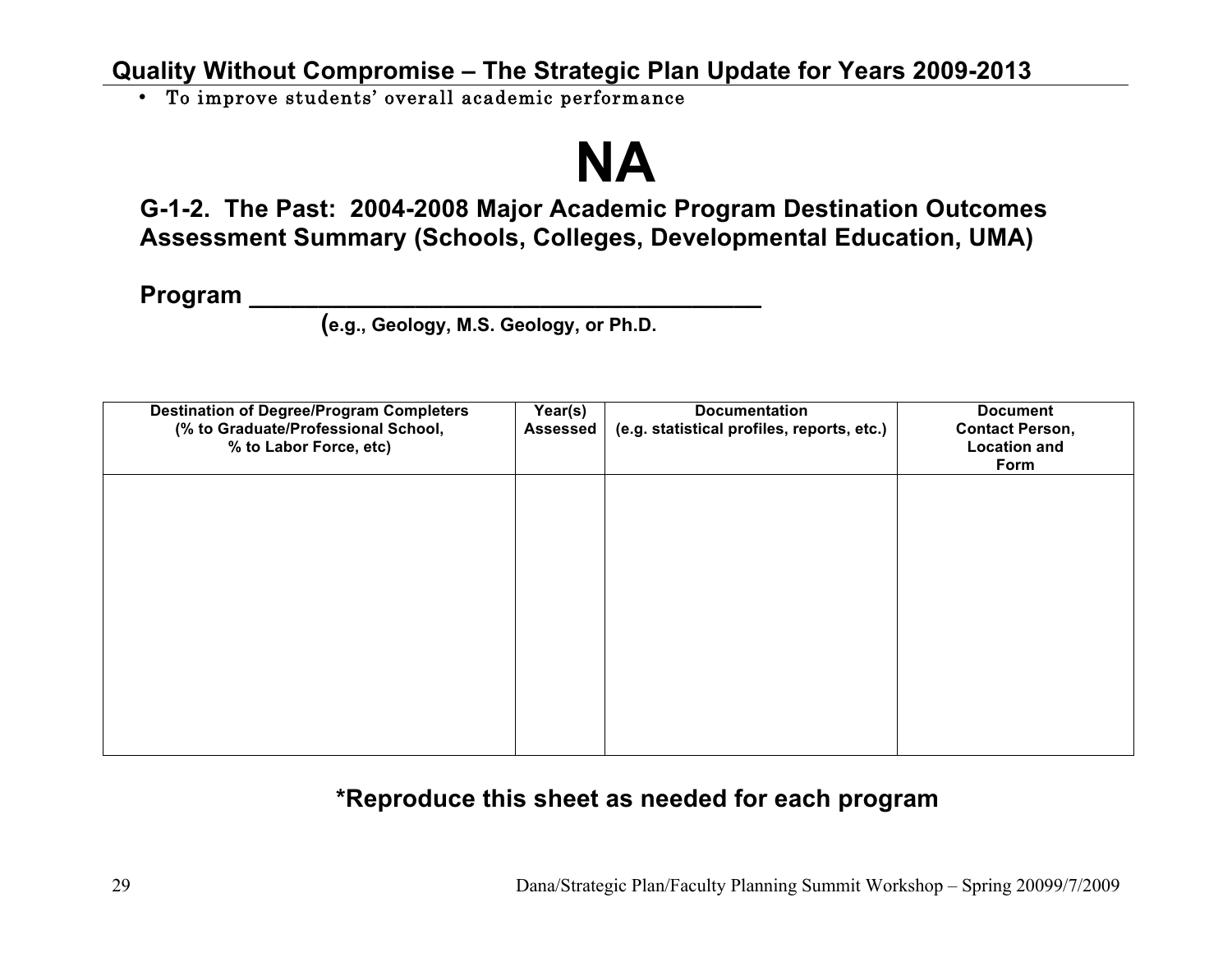**H. The Past: Unit Outcomes Assessment Summary for Units Without Formal Inclusion in the 2004-2008 Strategic Plan Update (skip all H Section Forms)**

# **NA**

| List Unit Functions at the Core of<br>it's Mission<br>(What would not take place at the<br>University if the Unit Did Not<br>Exist?) | Level of<br><b>Achievement</b> | <b>Changes Made</b><br>(e.g. Procedure/Rule change, Process<br>change, Personnel adjustment,<br>Software change,<br><b>Organizational change)</b> | Year(s) | <b>Document</b><br><b>Contact Person,</b><br><b>Location and</b><br>Form |
|--------------------------------------------------------------------------------------------------------------------------------------|--------------------------------|---------------------------------------------------------------------------------------------------------------------------------------------------|---------|--------------------------------------------------------------------------|
|                                                                                                                                      |                                |                                                                                                                                                   |         |                                                                          |
|                                                                                                                                      |                                |                                                                                                                                                   |         |                                                                          |
|                                                                                                                                      |                                |                                                                                                                                                   |         |                                                                          |
|                                                                                                                                      |                                |                                                                                                                                                   |         |                                                                          |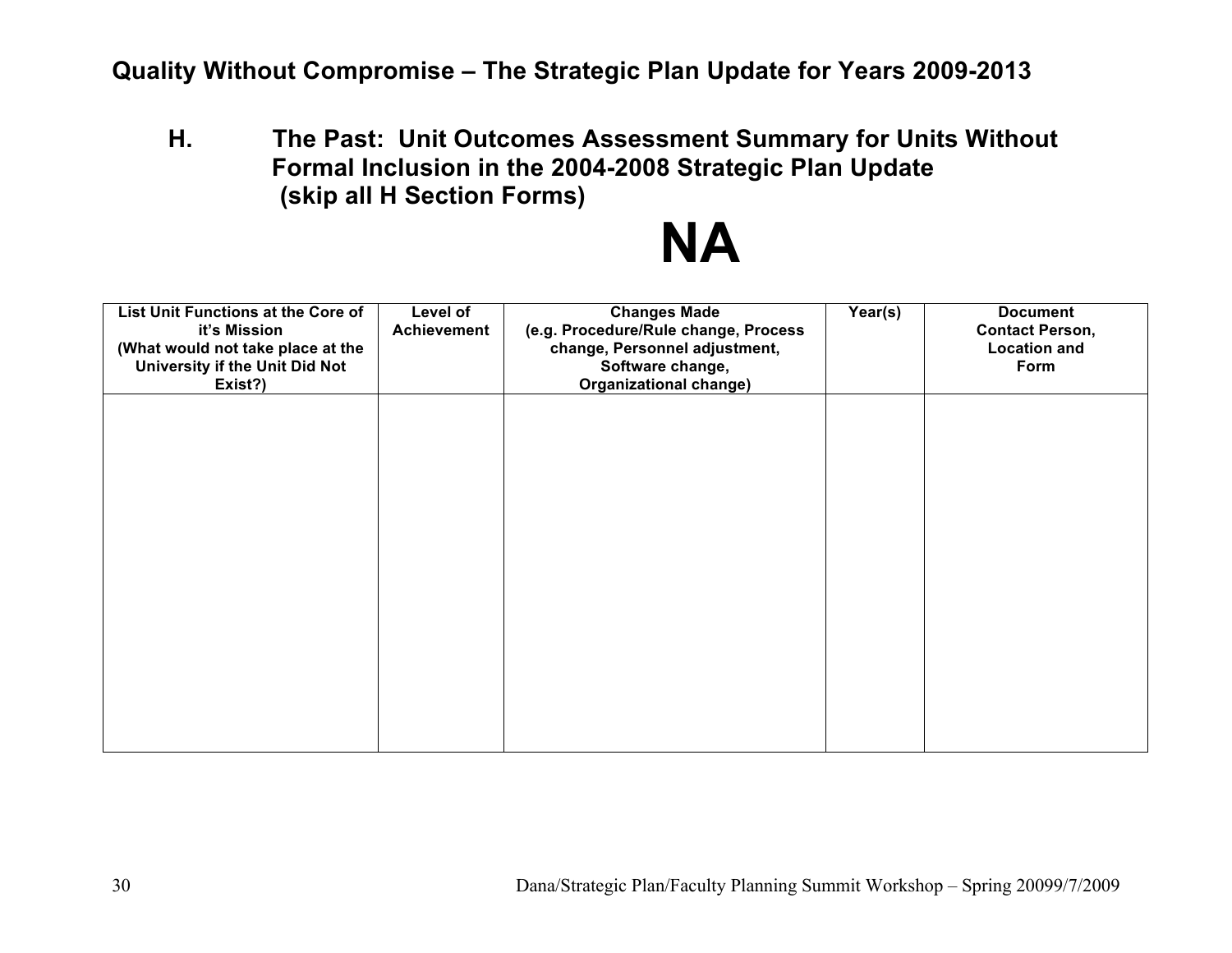## **I. The Future: Unit Profile Changes (as appropriate)**

|         | <b>Area of Change</b>                                                                                                                                 | <b>Type</b><br>of Change<br>$A = Add$<br>D=Delete<br>M=Modify | Year               | <b>Cost or Savings</b> |
|---------|-------------------------------------------------------------------------------------------------------------------------------------------------------|---------------------------------------------------------------|--------------------|------------------------|
| 1.      | Organization<br>Add a separate advisor for Freshmen housed in the Villages and                                                                        | $\mathbf{A}$                                                  | 2011               | \$40K                  |
| 2.      | Undecided non-freshmen and office that PA in the Villages<br>Program                                                                                  |                                                               |                    |                        |
|         | Advisors will participate in the AtD grant in an activity that will combine<br>advisement services, the Effective Learning classes and peer mentoring | A                                                             | 2010               | \$10K                  |
|         | Advisors will participate in the I-read QEP                                                                                                           | A                                                             | 2010               | <b>NA</b>              |
|         | The Advisement Division/Residential Life Divisions will implement an<br>Outreach program based on the recommendation of the AtD coaches               | M                                                             | 2010 pilot<br>2011 | \$5K                   |
|         | <b>Enhance Service Learning activities in ACCESS and UC</b>                                                                                           | A/M                                                           | 2010/11            | \$6K                   |
|         | <b>PNTHR Mentors</b>                                                                                                                                  | A/M                                                           | 2011<br>2010/11    | <b>Mentor salaries</b> |
| $3_{-}$ | Services                                                                                                                                              |                                                               |                    |                        |
| 4.      | Policies/Procedures/Rules                                                                                                                             | M                                                             |                    |                        |
|         | Require Conditionally Admitted students to meet certain conditions their<br>first year to remain enrolled                                             |                                                               | 2111               |                        |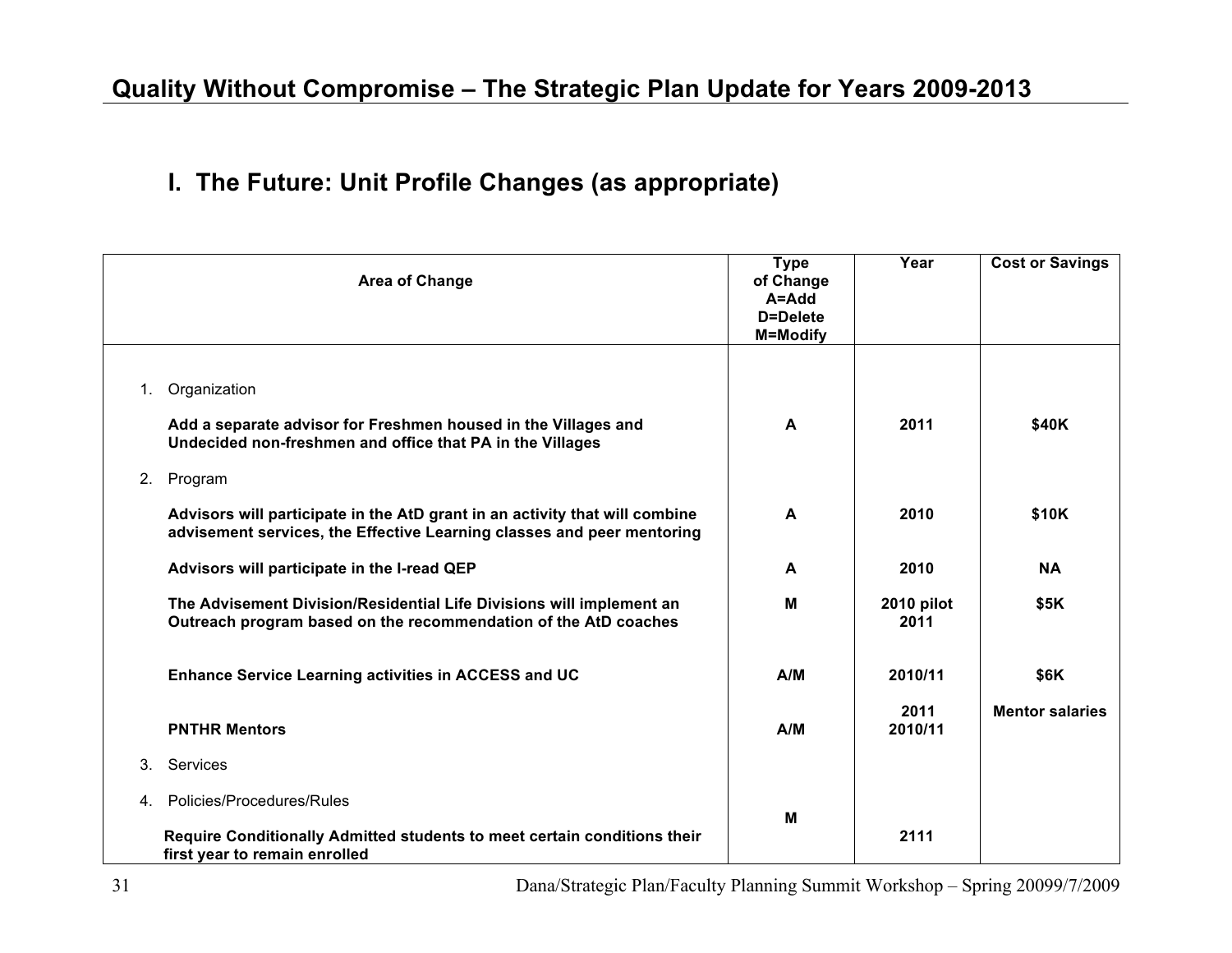| 5. Other |  |  |
|----------|--|--|
|          |  |  |
|          |  |  |
|          |  |  |
|          |  |  |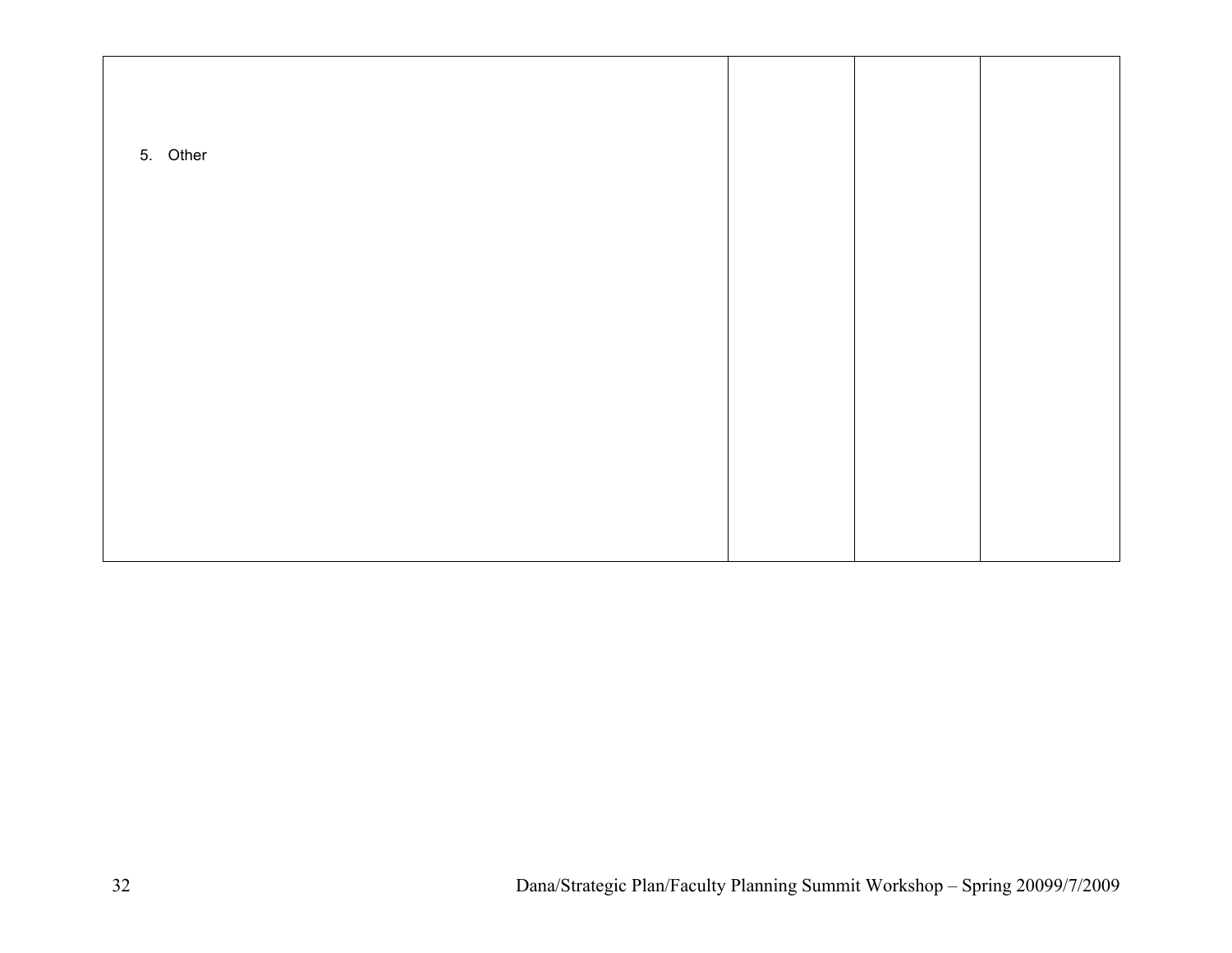**K-1. The Future: Projected Outcome Achievement by TAMUS Imperative and University Goal (Excluding Degree Program Outcomes Reported on Forms A-1)**

> **TAMUS Imperative #1: Openness and Accountability Related University Goal Number(s): (2) Improve Academic Indicators, (4) Strengthen Environmental Health and Safety Programs on Campus,**

**(9) Increase and Enhance the Visibility and Awareness of the University to The Community at Large/All Stakeholders**

| <b>Unit Goal</b>                                                                                                                                                                                                                                          | Projected<br><b>Objectives/Outcomes</b>                                                                                                                                                                                                                                       | Means of<br><b>Assessment</b><br><b>By Year</b>                                                                                                                                                                                            | <b>Strategies Used</b>                                                                                                                                                                                                                                                                                                                                                                                                                                                                                                                                                      | Savings or<br><b>New</b><br>Cost per<br><b>Strategy</b> |
|-----------------------------------------------------------------------------------------------------------------------------------------------------------------------------------------------------------------------------------------------------------|-------------------------------------------------------------------------------------------------------------------------------------------------------------------------------------------------------------------------------------------------------------------------------|--------------------------------------------------------------------------------------------------------------------------------------------------------------------------------------------------------------------------------------------|-----------------------------------------------------------------------------------------------------------------------------------------------------------------------------------------------------------------------------------------------------------------------------------------------------------------------------------------------------------------------------------------------------------------------------------------------------------------------------------------------------------------------------------------------------------------------------|---------------------------------------------------------|
| <b>University Goal</b><br>#2 & #9<br><b>Unit Goal: To</b><br>provide activities<br>that foster<br>scholarship,<br>leadership, civic<br>engagement, cultural<br>and personal<br>development and to<br>improve students'<br>overall academic<br>performance | <b>Enhance the awareness of</b><br>the university by local<br>communities and improve<br>the academic indicators of<br>incoming students by<br>providing a variety of<br>academic and student<br>support services to<br>specific local elementary,<br>middle and high schools | Number of<br>students<br>involved in the<br>different<br><i>interventions</i><br>Survey of<br>students' and<br><b>teachers</b><br>'satisfaction<br><b>Track</b><br>academic<br>indicators of<br>incoming<br>students from<br>these schools | Develop UC Outreach teams that<br>utilize PAs and residential staff. These<br>teams will partner with a minimum of<br>six school districts within a 40 mile<br>radius of PV.<br>PA 'Advisor Liaisons' will be a<br>point of contact for the schools<br>in the program regarding<br>academic standards and<br>requirements. They will provide<br>workshops for counselors on<br>"getting into college' and<br>assistance for students.<br>The Advisement Division will<br>develop the PEP (Panther<br><b>Enrichment Program) to work</b><br>specifically with elementary and | \$6K                                                    |

33 Dana/Strategic Plan/Faculty Planning Summit Workshop – Spring 20099/7/2009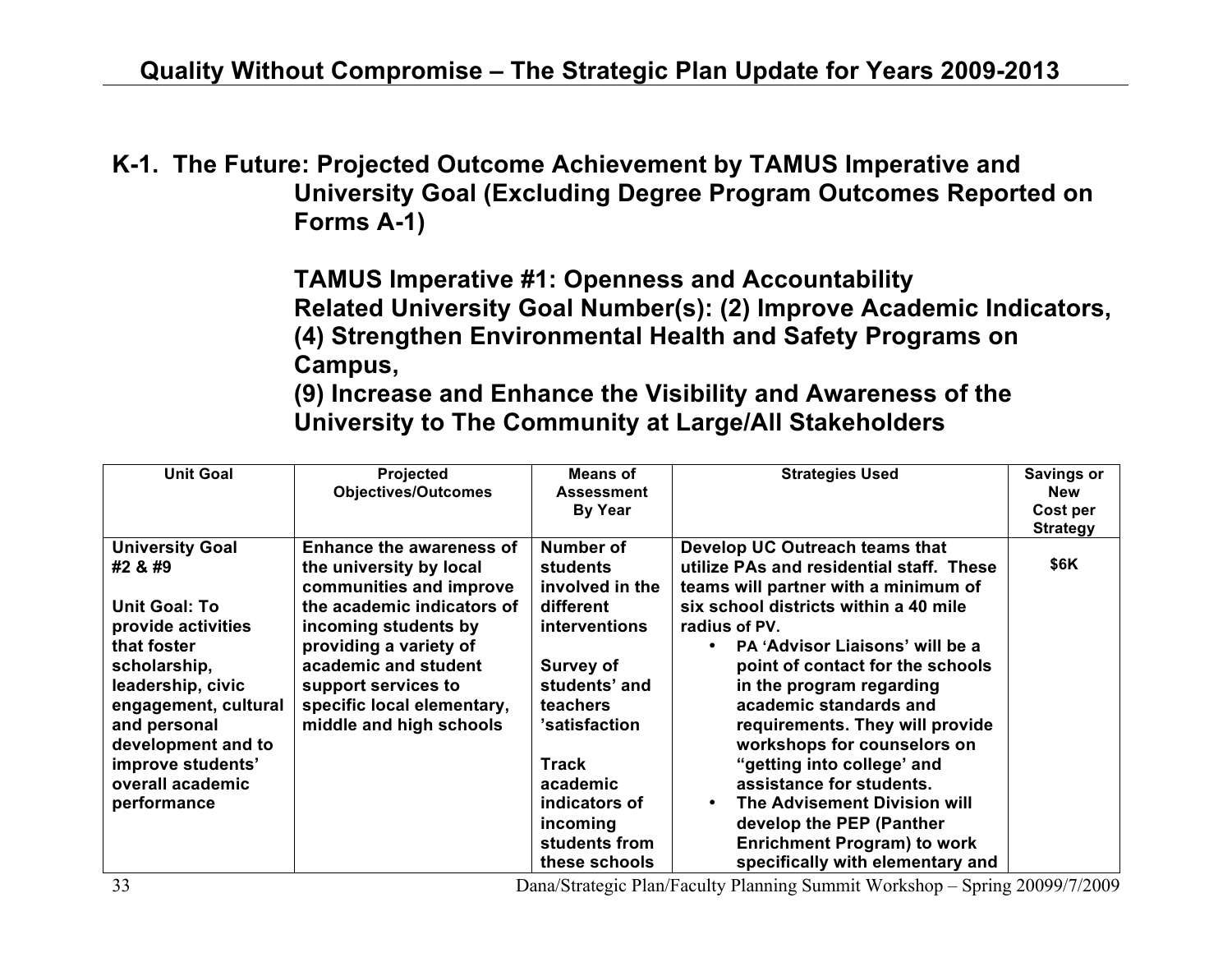|  | middle schools. The PEP will<br>provide at least two programs a<br>year in each school.<br><b>The UC Support Services</b><br>$\bullet$<br><b>Coordinator will provide on-site</b><br>briefings and assistance<br>relative to financial aid for the<br>schools involved<br><b>The Residential Staff will</b><br>$\bullet$<br>sponsor the Panther Cubs<br>Program for K-5 students: a<br>tutoring/mentoring program<br>that makes twice a month visits;<br>the Panther Paws Program for<br>6-8 students that provides<br>mentoring and encouragement. |
|--|-----------------------------------------------------------------------------------------------------------------------------------------------------------------------------------------------------------------------------------------------------------------------------------------------------------------------------------------------------------------------------------------------------------------------------------------------------------------------------------------------------------------------------------------------------|
|--|-----------------------------------------------------------------------------------------------------------------------------------------------------------------------------------------------------------------------------------------------------------------------------------------------------------------------------------------------------------------------------------------------------------------------------------------------------------------------------------------------------------------------------------------------------|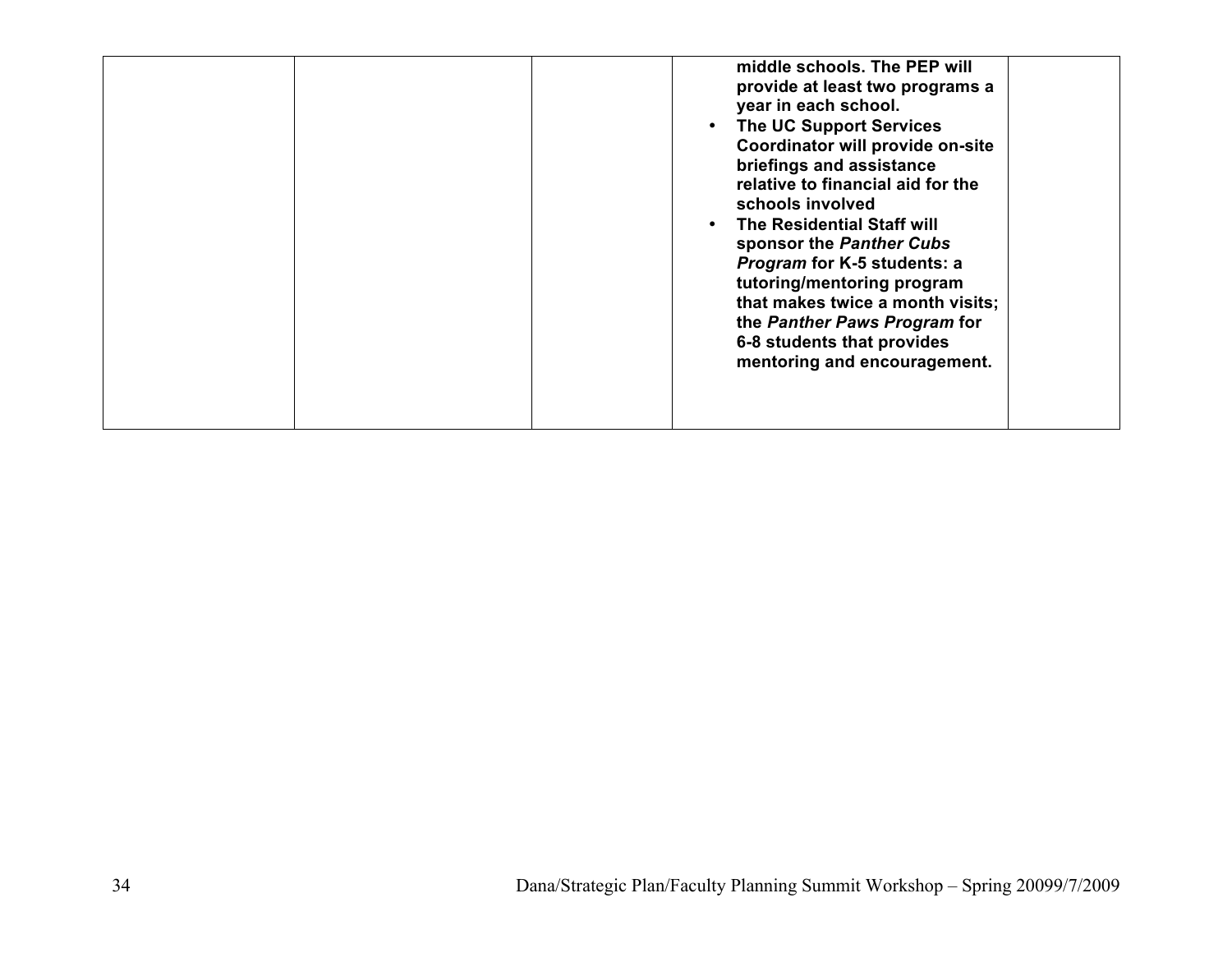#### **K-1. The Future: Projected Outcome Achievement by TAMUS Imperative and University Goal**

**TAMUS Imperative #2: Excellence through Academics & Extension Related University Goal Number(s): (1) Strengthen the Quality of Academic Programs; (7) Promote Programs that Contribute to Student Success; (9) Increase and Enhance the Visibility of the University at Large/All Stakeholders; (10) Strengthen the Quality of the Athletics Program**

| <b>Unit Goal</b>                                                                              | Projected<br><b>Objectives/Outcomes</b>                                                                                              | <b>Means of</b><br><b>Assessment</b><br><b>By Year</b>                                | <b>Strategies Used</b>                                                                                                                                           | <b>Savings or</b><br><b>New</b><br>Cost per<br><b>Strategy</b> |
|-----------------------------------------------------------------------------------------------|--------------------------------------------------------------------------------------------------------------------------------------|---------------------------------------------------------------------------------------|------------------------------------------------------------------------------------------------------------------------------------------------------------------|----------------------------------------------------------------|
| <b>University Goals: #7</b><br>& #91<br><b>Unit Goal: To</b><br>improve students'             | To improve the academic<br>success and retention of<br>first year students by<br>providing advisement<br>services that reinforce the | <b>Academic</b><br>progress and<br>retention rates<br>of students<br>and              | <b>Provide holistic, intrusive</b><br>$\bullet$<br>advisement that includes<br>support services and support<br>services' referrals.                              | <b>Salaries of</b><br>peer<br>mentors                          |
| overall academic<br>performance and To<br>improve retention<br>rates to the<br>sophomore year | curricula of the "Effective"<br><b>Learning Class and are</b><br>supported by peer-<br>mentors                                       | comparisons<br>with students<br>of similar<br>academic<br>background<br>(entering GPA | <b>Provide the students with an</b><br>$\bullet$<br>"Effective Learning Class" and<br>insure that the advisors<br>reinforce the curriculum during<br>advisement. |                                                                |
|                                                                                               |                                                                                                                                      | and SAT/ACT<br>scores<br><b>Satisfaction</b>                                          | <b>Provide students in this</b><br>$\bullet$<br>program with peer mentors that<br>attend the CURR classes and<br>meet regularly with the students                |                                                                |
|                                                                                               |                                                                                                                                      | <b>Surveys from</b><br>participants                                                   | to answer questions and<br>reinforce what is taught.                                                                                                             |                                                                |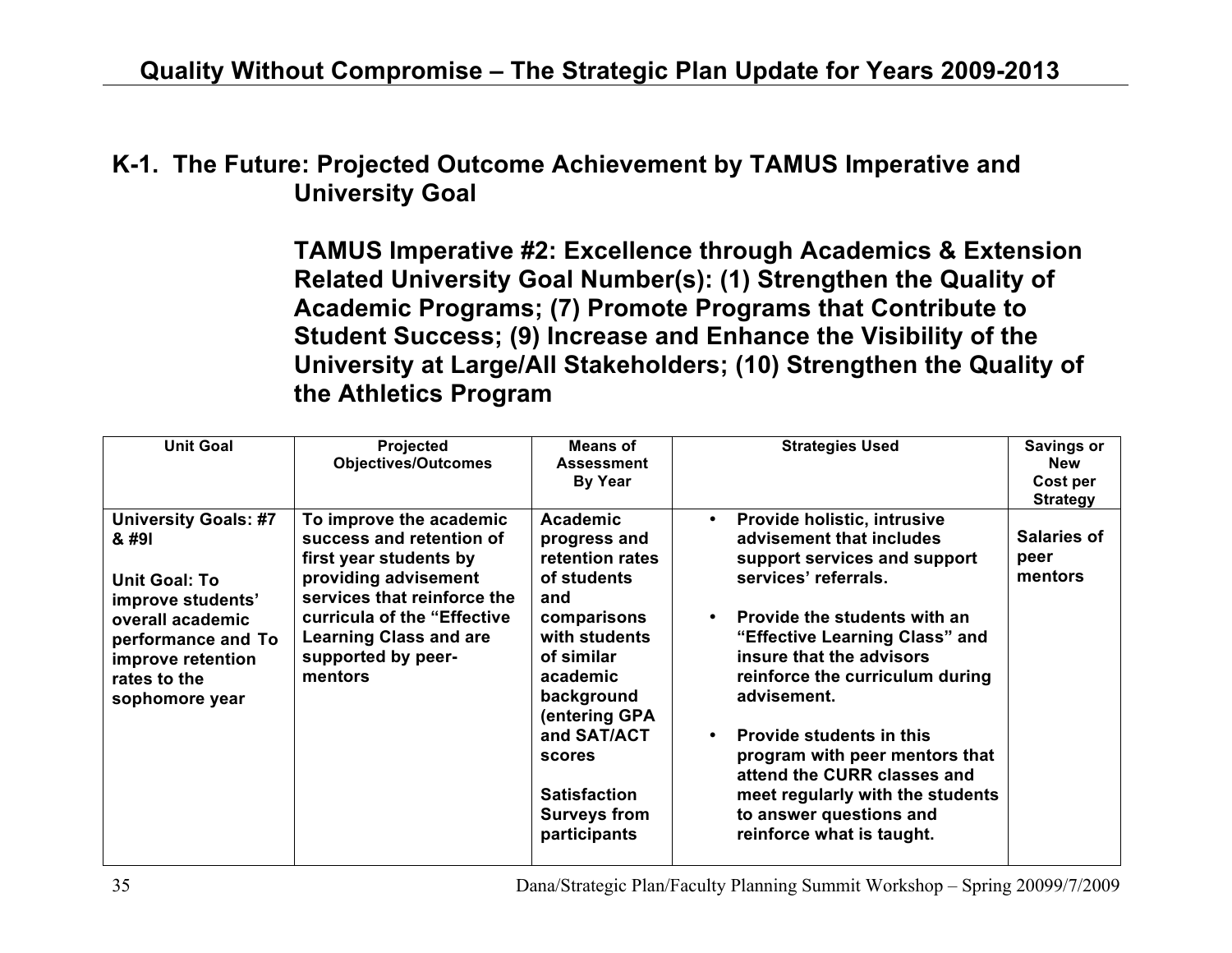| <b>University Goal #7</b><br><b>Unit Goal: To</b><br>improve students'<br>overall academic<br>performance                    | To encourage and improve<br>student Reading resulting<br>in improved academic<br>performance                                                                                                                                                             | <b>Academic</b><br>progress of<br>participants<br><b>Focus groups</b><br>with students                                                             | PAs will work with the QEP<br>$\bullet$<br>team in the I-read program to<br>encourage students to engage<br>in the readings and other<br>required activities as<br>determined by the QEP.                                              | <b>NA</b>                 |
|------------------------------------------------------------------------------------------------------------------------------|----------------------------------------------------------------------------------------------------------------------------------------------------------------------------------------------------------------------------------------------------------|----------------------------------------------------------------------------------------------------------------------------------------------------|----------------------------------------------------------------------------------------------------------------------------------------------------------------------------------------------------------------------------------------|---------------------------|
| <b>University Goal #7</b><br><b>Unit Goal: To</b><br>improve students'<br>overall academic<br>performance                    | To create an in-house<br>mentoring program that<br>assists freshmen in<br>transitioning into their<br>Sophomore year                                                                                                                                     | <b>Academic</b><br>progress and<br>retention of<br>participants<br>compared to<br>peers                                                            | This program will be based on the<br><b>ACCESS PNTHRS mentor program.</b><br>The PNTHR mentors will work with<br>PAs. The first year, four PAs will have<br>Mentors to assist them with a specified<br>number of their advisees        | <b>Mentor</b><br>salaries |
|                                                                                                                              |                                                                                                                                                                                                                                                          | <b>Focus groups</b><br>with students                                                                                                               |                                                                                                                                                                                                                                        |                           |
| <b>University Goal #7</b><br><b>Unit Goal: To</b><br>improve students'<br>overall academic<br>performance                    | <b>Enhance the living and</b><br>learning environment that<br>encourages co-curricular<br>experiences for FTFT<br><b>Freshmen. Stimulate</b><br>student growth through<br>programming that<br>balances social maturation<br>with academic<br>enhancement | <b>Academic</b><br>progress of<br><b>students</b><br><b>Student</b><br>satisfaction<br>survey<br>(updated)<br><b>Focus groups</b><br>with students | Insure that each building and property<br>wide activities are appropriate,<br>effectively assessed as to their<br>academic or developmental relevance<br>and impact and cover academic,<br>leadership/cultural/personal<br>development | <b>NA</b>                 |
| <b>University Goal #7 &amp;</b><br>#9<br><b>Unit Goal: To</b><br>improve students'<br>overall academic<br>performance and to | To increase the number<br>and quality of the ACCESS<br><b>Service Learning activities</b><br>and to increase the                                                                                                                                         | <b>Number of</b><br>activities<br>participated in<br>compared to<br>previous years                                                                 | Using the ACCESS theme/curricula,<br>select SL activities that are<br>compatible; provide the UC freshmen<br>with more SL opportunities locally                                                                                        | \$5K                      |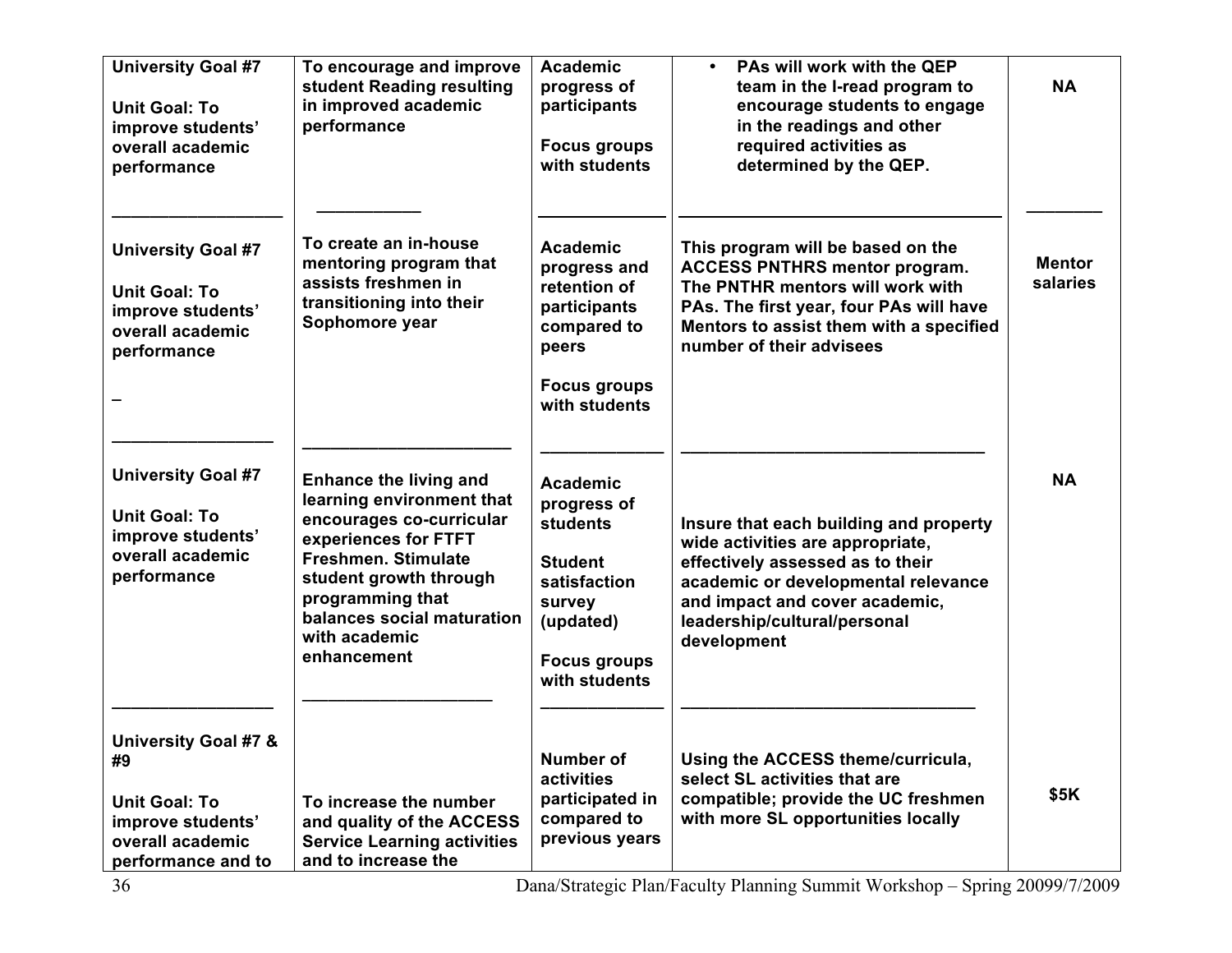| provide activities<br>that foster<br>scholarship,<br>leadership, civic | number of freshmen<br>participating in SL<br>activities by 10% by 2011 | <b>Updated</b><br>satisfaction<br><b>surveys</b> |  |
|------------------------------------------------------------------------|------------------------------------------------------------------------|--------------------------------------------------|--|
| engagement, cultural<br>and personal                                   |                                                                        | <b>Focus groups</b><br>with students             |  |
| development                                                            |                                                                        |                                                  |  |
|                                                                        |                                                                        |                                                  |  |
|                                                                        |                                                                        |                                                  |  |
|                                                                        |                                                                        |                                                  |  |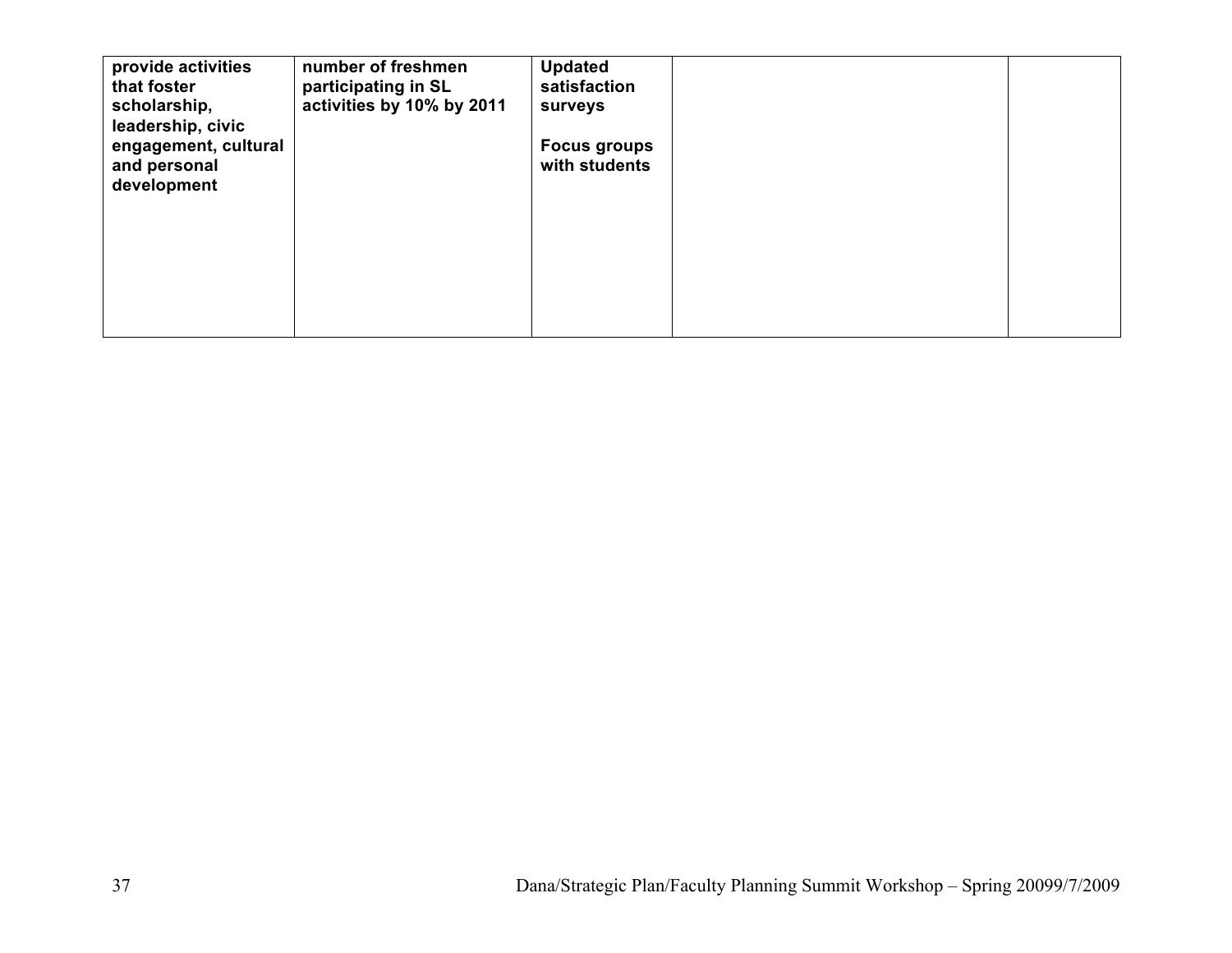**K-1. The Future: Projected Outcome Achievement by TAMUS Imperatives and University Goals**

**TAMUS Imperative #3: Research**

**University Goal Number(s): (3) Increase Applied and Basic Research;** 

**(8) Strengthen University Advancement Programs Including Research**

**NA**

| <b>Unit Goal</b> | <b>Projected</b><br>Objectives/Outcomes | <b>Means of</b><br><b>Assessment</b><br><b>By Year</b> | <b>Strategies Used</b> | <b>Savings or</b><br><b>New</b><br>Cost per<br><b>Strategy</b> |
|------------------|-----------------------------------------|--------------------------------------------------------|------------------------|----------------------------------------------------------------|
|                  |                                         |                                                        |                        |                                                                |
|                  |                                         |                                                        |                        |                                                                |
|                  |                                         |                                                        |                        |                                                                |
|                  |                                         |                                                        |                        |                                                                |

#### **Quality Without Compromise – The Strategic Plan Update for Years 2009-2013**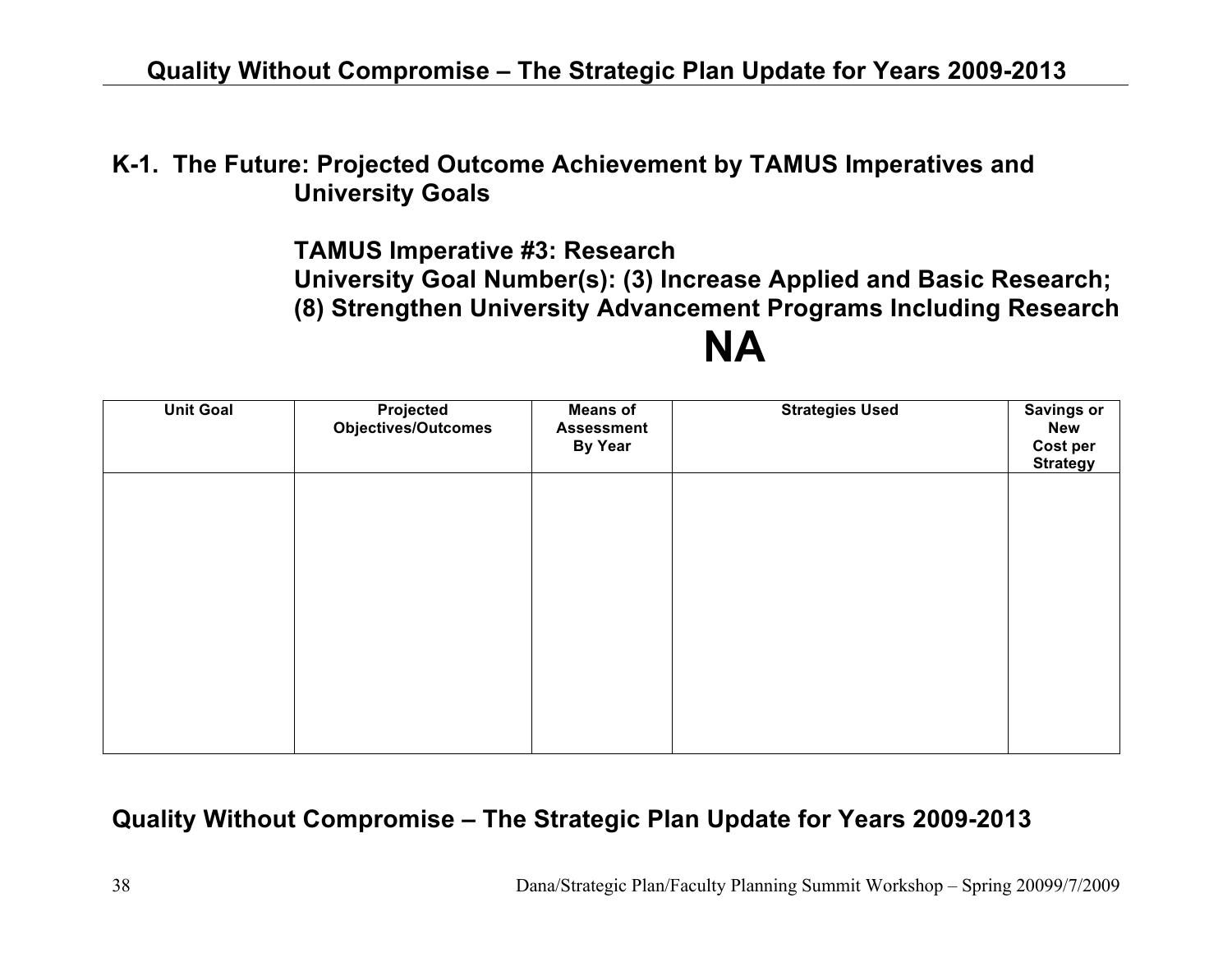**K-1. The Future: Projected Outcome Achievement by TAMUS Imperatives and University Goals**

> **TAMUS Imperative #4: Resources Optimized and Leveraged University Goal Number(s): (5) Achieve and Maintain Financial Stability (6) Increase the Efficiency of University Operations**

> > **NA**

| <b>Unit Goal</b> | Projected<br>Objectives/Outcomes | <b>Means of</b><br><b>Assessment</b><br><b>By Year</b> | <b>Strategies Used</b> | <b>Savings or</b><br><b>New</b><br><b>Cost per</b><br><b>Strategy</b> |
|------------------|----------------------------------|--------------------------------------------------------|------------------------|-----------------------------------------------------------------------|
|                  |                                  |                                                        |                        |                                                                       |
|                  |                                  |                                                        |                        |                                                                       |
|                  |                                  |                                                        |                        |                                                                       |
|                  |                                  |                                                        |                        |                                                                       |